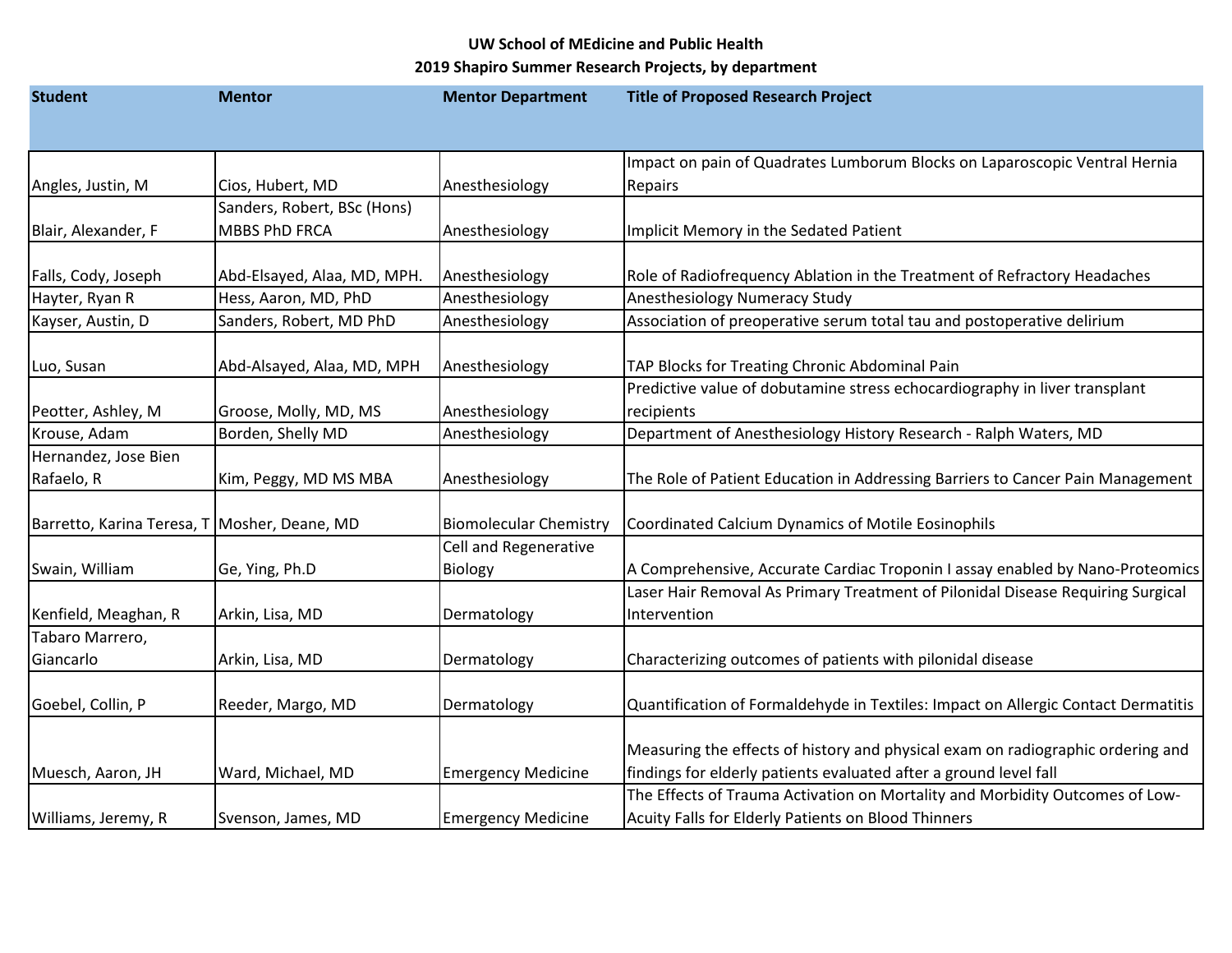| Clegg, Alex, W       | Patterson, Brian, MD, MPH | <b>Emergency Medicine</b> | Estimating Fall Risk Among Older Adults Using Electronic Health Record Data        |
|----------------------|---------------------------|---------------------------|------------------------------------------------------------------------------------|
|                      |                           |                           |                                                                                    |
| Sheth, Amber, M      | Schmidt, Jessica, MD, MPH | <b>Emergency Medicine</b> | Acute and emergency care needs assessment in San Lucas TolimAin, Guatemala         |
|                      |                           |                           | A. Improving the ED to Home Transition: Building a Community Paramedicine          |
| Huang, Andrew P      | Shah, Manish, MD          | <b>Emergency Medicine</b> | Model for Persons with Dementia                                                    |
|                      |                           |                           | Barriers to Optimal Antibiotic Prescribing for Older Adults in the Emergency       |
| Maginot, Elizabeth R | Pulia, Michael S, MD MS   | <b>Emergency Medicine</b> | Department                                                                         |
|                      |                           |                           | Community Health Center "Service Agreement" Evaluation - Improving Primary         |
| Haile, Sofia, A      | Temte, Jon, MD            | <b>Family Medicine</b>    | Care in China                                                                      |
|                      |                           |                           | In Vivo Efficacy of NKTR-214, Immune Checkpoint Inhibition, and Targeted           |
| Sosa, Gustavo, A     | Morris, Zachary, MD/PhD   | <b>Human Oncology</b>     | Radiation Therapy in Syngeneic Murine Models of Head and Neck Cancer               |
|                      |                           |                           | Combining radiotherapy and immune checkpoint therapy is growing rapidly to         |
|                      |                           |                           | enhance antitumor immune responses in preclinical murine models of squamous        |
| Massoud, Elian       | Morris, Zachary, MD/PhD   | <b>Human Oncology</b>     | cell carcinoma                                                                     |
|                      |                           |                           | Deep Learning Predictors of Recurrence Using MRI-Based Radiomics for Patients      |
| Enright, Thomas, L   | Bashnagel, Andrew, MD     | Human Oncology            | Treated with Stereotactic Radiosurgery                                             |
|                      |                           |                           |                                                                                    |
| Condit, Kevin M      | Baschnagel, Andrew, MD    | Human Oncology            | Evaluation of radiographic predictors of a local, regional, and distant recurrence |
|                      |                           |                           | Prediction of imaging response to chemoradiation using pre-treatment               |
| Griffith, Alex J     | Kimple, Randall, MD/PhD   | <b>Human Oncology</b>     | biomarkers                                                                         |
|                      |                           |                           |                                                                                    |
| Dantoin, Claudia, G  | Lamming, Dudley, PhD      | Medicine                  | Examining the Effects of Specific Dietary Amino Acids on Metabolic Health          |
|                      |                           |                           | Cancer-associated fibroblast engraftment to model the pancreatic cancer tumor      |
| Depke, Mitchell, G   | Deming, Dustin, MD        | Medicine                  | microenvironment in murine allografts                                              |
|                      |                           |                           | Assessing the Role of ATG9A/FAM134B Interactions in Aging-Associated               |
| Shapiro, Samantha, L | Puglielli, Luigi, MD/PhD  | Medicine                  | Reticulophagy                                                                      |
| Sheveland, Emily Rae | Nett, Jeniel E MD, PhD    | Medicine                  | O-mannosylation of C. auris and its Role in Neutrophilic Evasion                   |
|                      |                           |                           | Pharmacotherapeutic Potential of Cholecystokinin-A-Receptor Agonist in             |
|                      |                           |                           | Protecting Human Pancreatic Islets Against Transplantation-Induced Apoptotic       |
| Wartgow, Kelsey, L   | Davis, Dawn, MD, PhD      | Medicine                  | Stress in Hyperglycemic Host                                                       |
|                      |                           |                           | Is Myeloid-Derived Growth Factor an Effector Protein From Cardiac Matrix           |
| Arndorfer, Daniel, R | Raval, Amish, MD          | Medicine                  | <b>Educated Monocytes?</b>                                                         |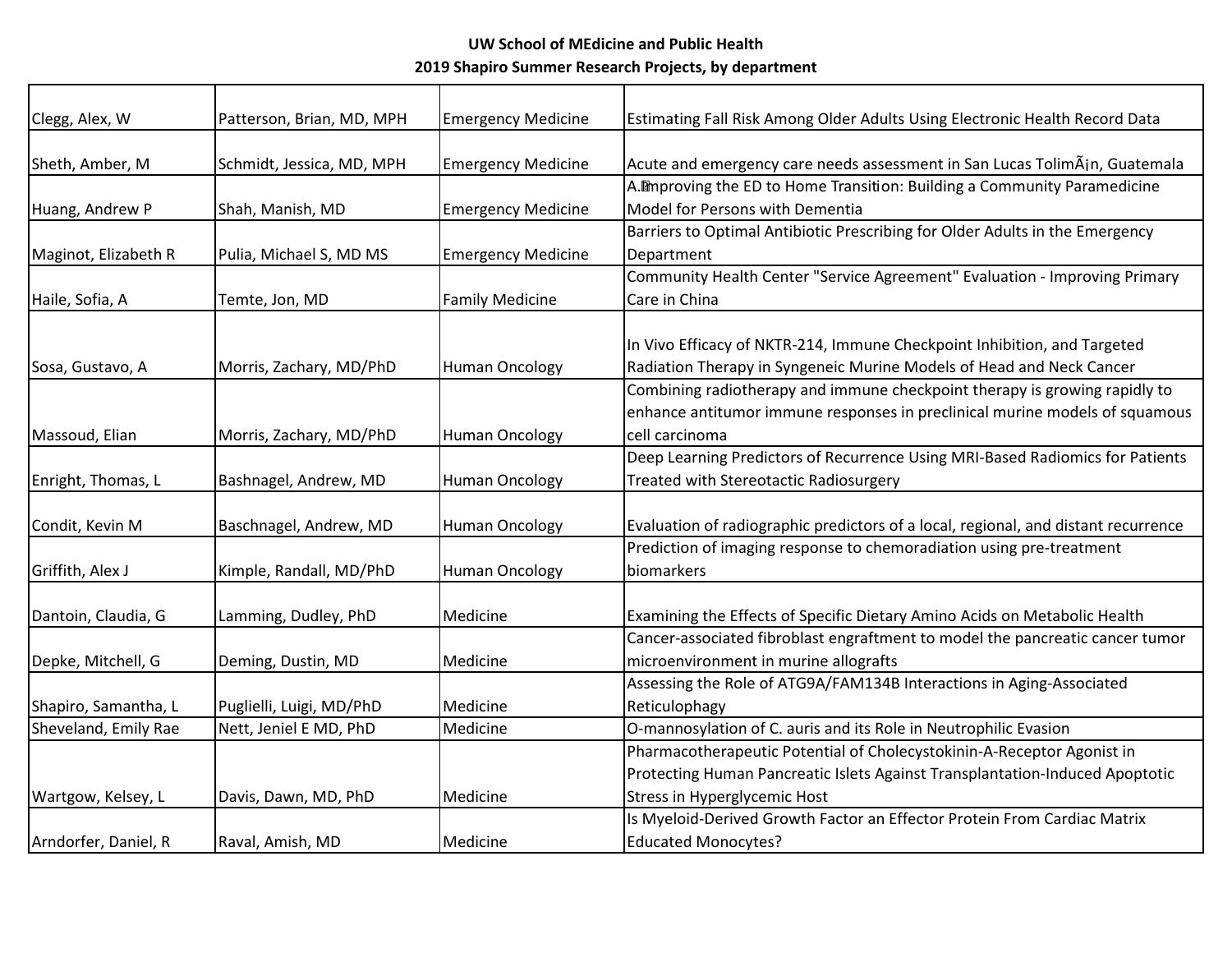|                       |                         |          | Versican and its proteolysis as a biomarker of CD8+ T cell infiltration in human    |
|-----------------------|-------------------------|----------|-------------------------------------------------------------------------------------|
| Qyli, Tonela          | Deming, Dustin, MD      | Medicine | breast adenocarcinoma                                                               |
| Bischel, Kristen, M   | Deming, Dustin, MD      | Medicine | Cancer associated fibroblasts                                                       |
|                       |                         |          | Improving Imaging for Interventionalists who Perform Transcatheter Valve            |
| Le, Jonathan, N       | Raval, Amish, MD        | Medicine | Procedures                                                                          |
| Beamish, Claire, C    | Waheed, Sana, MD        | Medicine | Outcomes of Renal Biopsies at University of Wisconsin Health                        |
|                       |                         |          | Novel Imaging Techniques for Kidney Volume Assessment and Prognostication in        |
| Liu, Fan-Jean         | Bhutani, Gauri, MBBS    | Medicine | Polycystic Kidney Disease                                                           |
|                       |                         |          | Serum Albumin Levels Prior To Kidney Transplant Predicts Posttransplant             |
| Srivastava, Aniruddha | Parajuli, Sandesh, MBBS | Medicine | Infections                                                                          |
|                       |                         |          | Re-designing survivorship care plans to better address primary cancer information   |
| Stewart, Taylor P     | Tevaarwerk, Amye J, MD  | Medicine | needs                                                                               |
|                       |                         |          | Outcomes of delayed graft function in elderly kidney transplant recipients with a   |
| Bodnar, Joshua T      | Parajulli, Sandesh, MD  | Medicine | marginal kidney (high KDPI)                                                         |
|                       |                         |          | Reach and Representativeness of Referring Primary Care Populations to Smoking       |
| Millevolte, Rosina, K | Kim, Nayoung, PhD       | Medicine | Cessation and Reduction Programs via Fax & EHR                                      |
|                       |                         |          | Novel Strategies for Prevention Service Coordination for Drug-Utilizers in Rural    |
| Rajan, Shruti         | Westergaard, Ryan       | Medicine | Communities                                                                         |
|                       |                         |          |                                                                                     |
| Chovanec, Jack, F     | Nett, Jeniel, MD, PhD   | Medicine | Clinical Factors Influencing Neutrophil Function during Invasive Candidiasis        |
|                       |                         |          | Explorations in Medicare Policy: Developing a Systematic Review on Current          |
|                       |                         |          | Definitions of the Safety Net Hospital and the Use of these Definitions in Hospital |
| Carlson, Andrew, J    | Kind, Amy, M.D., Ph.D.  | Medicine | Reimbursement                                                                       |
|                       |                         |          | Assessing Complication Management Protocols of Kidney Biopsies at the               |
| Montes, Daniel        | Waheed, Sana, MD        | Medicine | University of Wisconsin Hospital                                                    |
|                       |                         |          |                                                                                     |
|                       |                         |          | Impact of Aggressive Transitional Care Strategies on Reducing 30 day Readmission    |
| Engel, Tyler, N       | Murray, David, MD       | Medicine | Rates in Veterans Hospitalized for Acute Decompensated Heart Failure                |
|                       |                         |          |                                                                                     |
|                       |                         |          | Reducing Surgical Site Infection in Colon Surgery: Comparison of Cefoxitin versus   |
| Valentyne, Alyssa, A  | Pop-Vicas, Aurora, MD   | Medicine | Cefazolin/Metronidazole Preoperative Antibiotic Prophylaxis                         |
| Ray, Alexis R         | Carnes, Mary, MD, MS    | Medicine | Exploring Discrimination Against Physicians of Color by Their Patients              |
| Butler, Maxwell, S    | Maursetter, Laura, DO   | Medicine | Patient safety in telemedicine                                                      |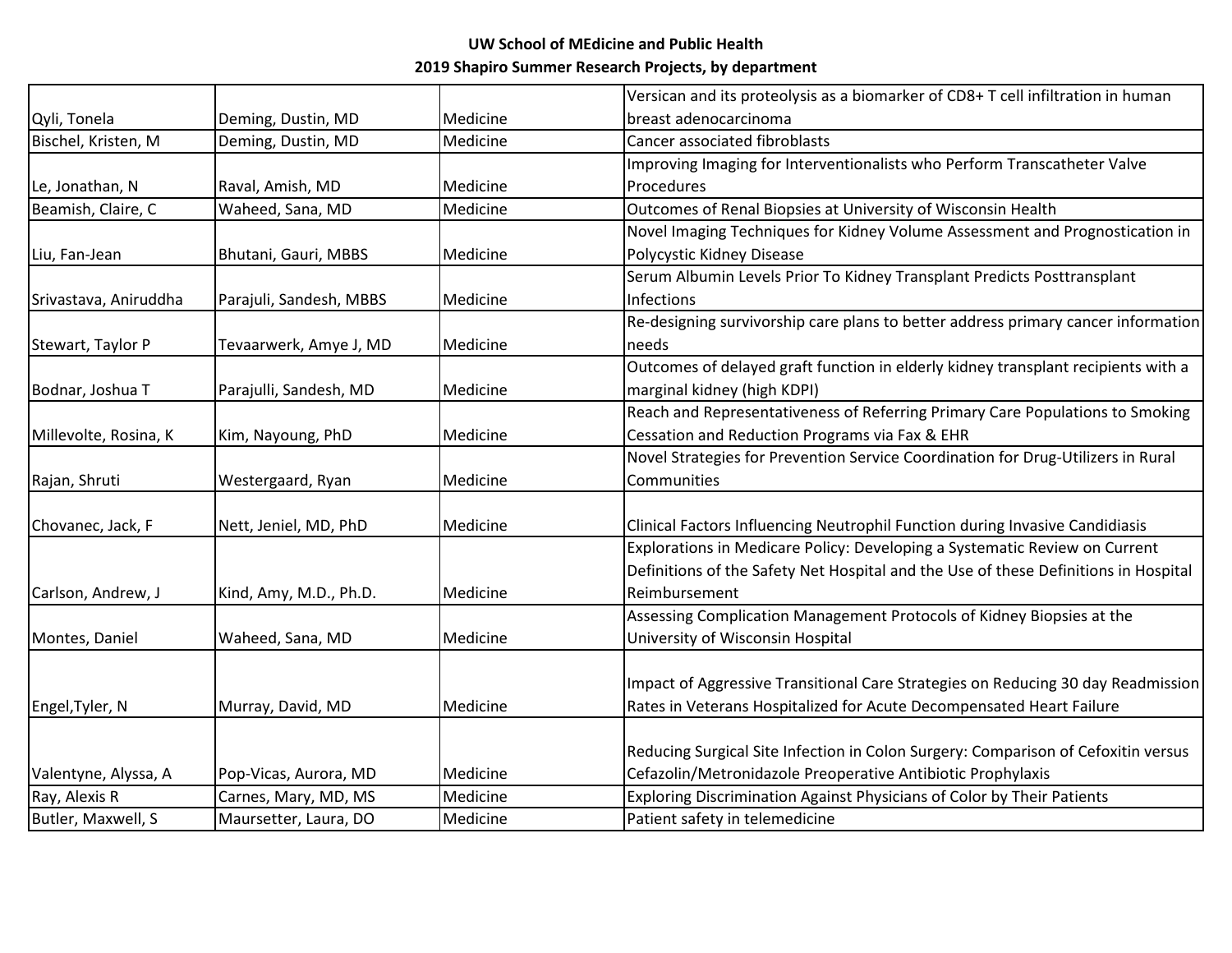$\mathbf{\tau}$ 

 $\top$ 

|                       |                            |                             | Assessment of knowledge, attitude, and hand hygiene compliance of health care    |
|-----------------------|----------------------------|-----------------------------|----------------------------------------------------------------------------------|
| Berman, Leigh R.      | Siraj, Dawd S., MD         | Medicine                    | professionals and associated factors in Jimma University Medical Center          |
|                       |                            |                             |                                                                                  |
| Hash, Kevin, P        | Misch, Elizabeth Ann, MD   | Medicine                    | Epidemiology of Nontuberculous Mycobacteria in Wisconsin, 2011-2015.             |
| Adil, Abdullah, A     | Dempsey, Robert, MD        | <b>Neurological Surgery</b> | Regulation of Lipocalin-2 by MicroRNAs Under Ischemic Conditions                 |
|                       |                            | Obstetrics and              |                                                                                  |
| Bui, Leeann, M        | Cooney, Laura, MD          | Gynecology                  | POSTPARTUM DEPRESSION RATES IN WOMEN WITH PCOS                                   |
|                       |                            | Obstetrics and              |                                                                                  |
| Larson, Jeannette, M  | Antony, Kathleen, MD       | Gynecology                  | Adverse maternal-fetal outcomes associated with sleep apnea                      |
|                       |                            | Obstetrics and              |                                                                                  |
| Van Doorn, Rachel, R  | Hoppe, Kara, DO            | Gynecology                  | A systematic review on the prevention of preeclampsia with aspirin               |
|                       |                            |                             |                                                                                  |
|                       |                            |                             | The relationship of the density of retinal carotenoids to retinal measures of    |
|                       |                            | Ophthalmology and           | vascular health fifteen years later in the Carotenoids in Age-Related Eye Study  |
| Korger, Jackson, H    | Mares, Julie, PhD, MSPH    | <b>Visual Sciences</b>      | (CAREDS), an ancillary study of the Women's Health Initiative                    |
|                       |                            | Orthopedics and             | Genicular Nerve Radiofrequency Ablation As An Alternative To TKA In Patients     |
| Fitzpatrick, Brody, M | Poliak-Tunis, Michelle, MD | Rehabilitation              | Being Followed In A Non-operative Knee Osteoarthritis Clinic                     |
|                       |                            | Orthopedics and             | Clinical, Biomechanical, and Novel Imaging Biomarkers of Hamstring Strain Injury |
| Liu, Daniel           | Heiderscheit, Bryan        | Rehabilitation              | Potential in Elite Athletes                                                      |
|                       |                            | Orthopedics and             |                                                                                  |
| Beres, Thomas, V      | Noonan, Kenneth, MD        | Rehabilitation              | "Use of Métaizeau Technique for Pediatric Proximal Radius Fractures"             |
|                       |                            | Orthopedics and             | Clinical, Biomechanical, and Novel Imaging Biomarkers of Hamstring Strain Injury |
| McGee, Anna           | Heiderscheit, Bryan        | Rehabilitation              | Potential in Elite Athletes                                                      |
|                       |                            | Orthopedics and             |                                                                                  |
| Shin, Edward          | Whiting, Paul              | Rehabilitation              | Mortality After Non-operative vs Operative Treatment of Geriatric Hip Fractures  |
|                       |                            | Orthopedics and             |                                                                                  |
| Watchmaker, Lauren, E | Spiker, Andrea, MD         | Rehabilitation              | Inter-rater reliability of new provocative exam maneuver                         |
|                       |                            | Orthopedics and             | Radiographic Outcomes in Long Bone Fractures in Low- and Middle-Income           |
| Birner, Zachary, H    | Whiting, Paul, MD          | Rehabilitation              | Countries                                                                        |
|                       |                            | Orthopedics and             |                                                                                  |
| Beilfuss, Matthew, A  | Spiker, Andrea, MD         | Rehabilitation              | 3D Printing of Pelvis for Periacetabular Osteotomy                               |
|                       |                            | Orthopedics and             |                                                                                  |
| Kadri, Aamir          | Anderson, Paul, MD, MS     | Rehabilitation              | Bone Health Optimization for Quality Improvement in Orthopedic Surgery           |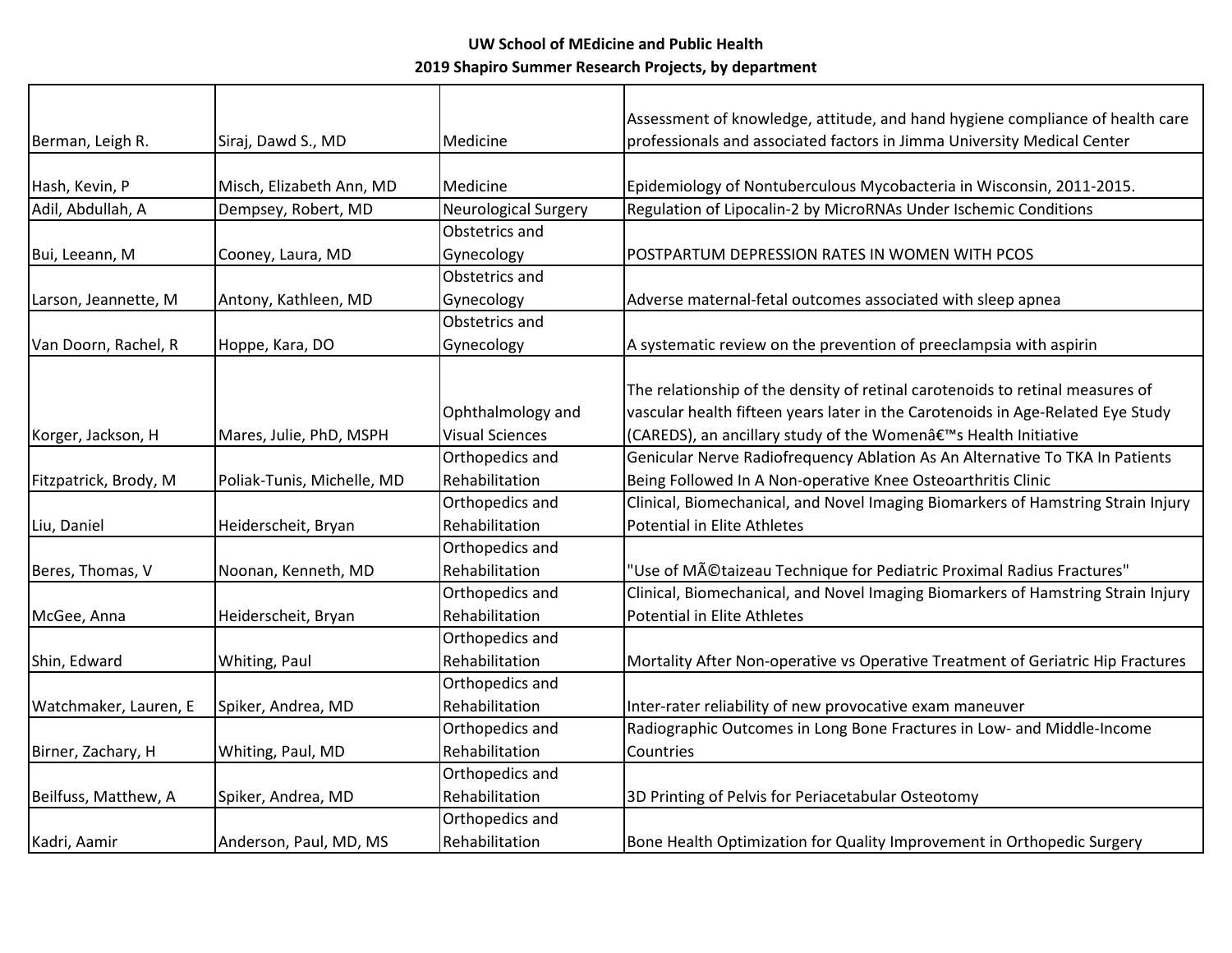|                       |                                                   | Orthopedics and     |                                                                                     |
|-----------------------|---------------------------------------------------|---------------------|-------------------------------------------------------------------------------------|
| Mack, Lianna, E       | Kliethermes, Stephanie, PhD                       | Rehabilitation      | Risk Factors for Race Day Medical Incidents at Race Events                          |
|                       |                                                   | Orthopedics and     |                                                                                     |
| Rymut, Kevin T        | McGuine, Timothy, PhD                             | Rehabilitation      | Identifying risk factors for injuries in female high school volleyball players      |
|                       |                                                   |                     | Evaluation of Infection and Antibiotic Resistance in Cystic Fibrosis Patients After |
| Rottier, Aaron        | Rose, Warren, PharmD, MPH                         | Other               | Initiation of CFTR Modulators                                                       |
|                       |                                                   | Pathology and       | Identifying the tumor microenvironment's role in prostate cancer                    |
| Vitek, Ross, A        | Beebe, David, J                                   | Laboratory Medicine | chemotherapeutic resistance                                                         |
|                       | McGregor, Stephanie, MD,                          | Pathology and       | Hormone Receptor Expression in Classification and Prognosis of Endometrial          |
| Vu, Nhu, Q.           | PhD                                               | Laboratory Medicine | Carcinoma Histotypes                                                                |
|                       |                                                   |                     |                                                                                     |
|                       |                                                   | Pathology and       | Reaching a diagnosis of clear cell carcinoma in comparison to endometrioid or       |
| Stelter, Bradly, A.   | McGregor, Stephanie, MD PhD   Laboratory Medicine |                     | serous carcinoma using immunohistochemical markers.                                 |
|                       |                                                   |                     |                                                                                     |
| Richard, Luke, J      | Harer, Matthew, MD                                | Pediatrics          | Use of near infrared spectroscopy to detect acute kidney injury in preterm infants  |
| Rosen, Ethan          | Kling, Pamela, MD                                 | Pediatrics          | Understanding the Etiology of Intrauterine Growth Restriction                       |
|                       |                                                   |                     | Evaluation of Use and Usability of @HOMEv1 App to Support Enteral Tube              |
| Cheng, Christie, F    | Coller, Ryan, MD, MPH                             | Pediatrics          | Caregiving for Children with Medical Complexity                                     |
|                       |                                                   |                     | Essential Laboratory Testing: A Care Conscious Strategy to Improve Quality and      |
| Faultersack, Jacob, A | McAdams, Ryan, MD                                 | Pediatrics          | Cost Savings in the Neonatal Intensive Care Unit                                    |
| Zellmer, Ben, M       | Kelly, Michelle, MD                               | Pediatrics          | Sharing Doctors' Notes with Parents of Hospitalized Children                        |
| Mathers, Nicholas, G  | Sondel, Paul, MD, PhD                             | Pediatrics          | Engaging innate and adaptive immunity against cancer                                |
|                       |                                                   |                     |                                                                                     |
|                       | Mezu-Ndubuisi, Olachi, MD,                        |                     | Implementing an E-learning program to Increase Knowledge of Chronic                 |
| Su, Michelle, L       | OD                                                | Pediatrics          | Disease Management in Cataract Patients in Imo State, Nigeria - a pilot study       |
|                       |                                                   |                     | Health outcomes of diarrheal disease in water-limited conditions: Cape Town,        |
| Spoerk, Nicholas J    | Conway, James, M.D.                               | Pediatrics          | South Africaâ€ <sup>™</sup> s drought as a case study                               |
| Ngo, Peter            | Conway, James, M.D.                               | Pediatrics          | Exploring barriers to eliminating TB in a highly endemic population                 |
| Larson, Michelle, M   | Petty, Elizabeth, MD                              | Pediatrics          | Perceptions of Genetic Testing Among Adult International Adoptees                   |
|                       |                                                   |                     | Enhancing Outcomes and Optimizing Learning through Gathering Timely Student         |
| Cooper, Trevor, L     | Petty, Elizabeth, MD                              | Pediatrics          | Input: A Quality Improvement Approach                                               |
| Puri, Simarjeet       | Petty, Elizabeth, MD                              | Pediatrics          | Improving Career Advising and Counseling at UWSMPH                                  |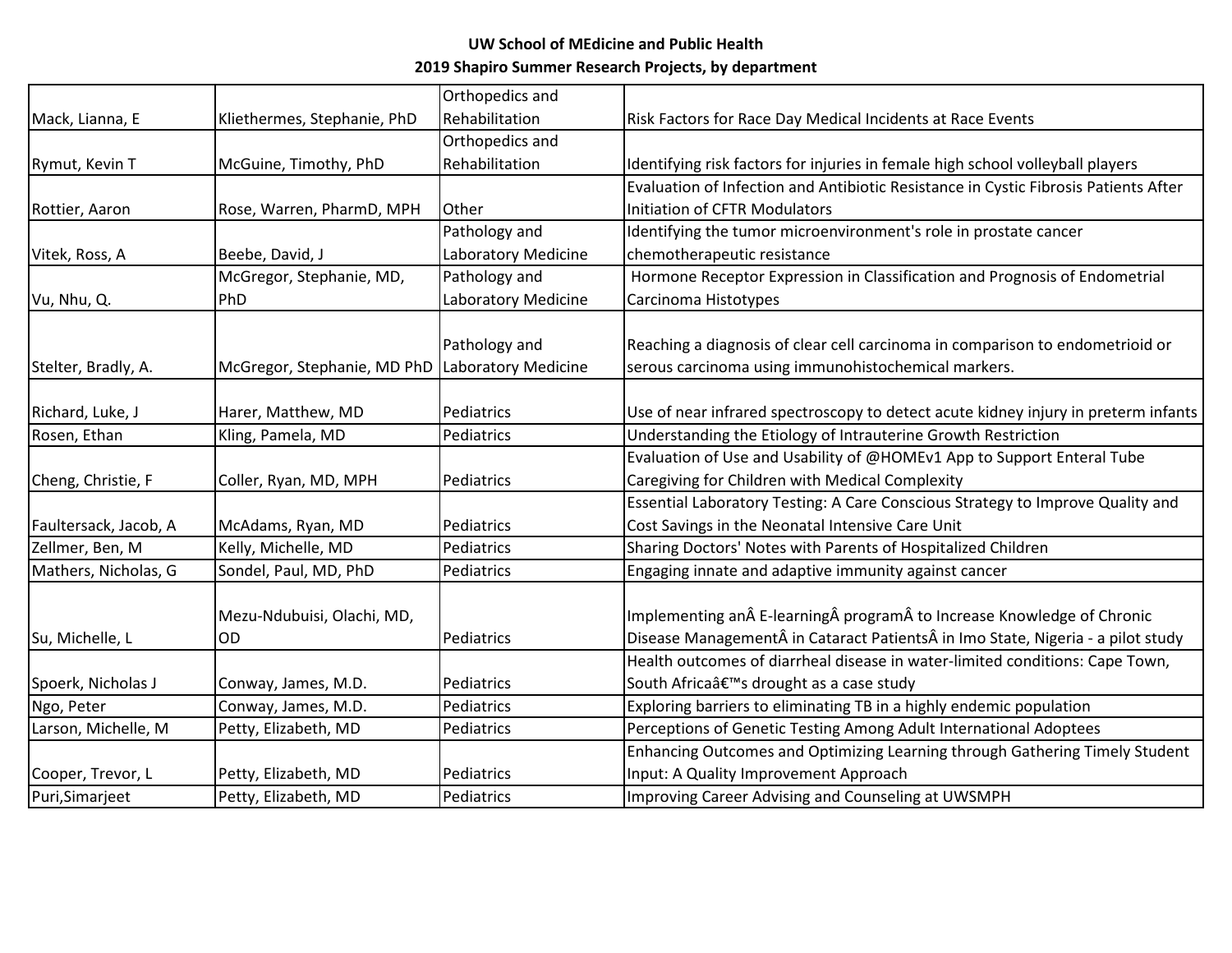|                                               |                            |                          | Applications of Quality Improvement to Enhance Constructive and Timely           |
|-----------------------------------------------|----------------------------|--------------------------|----------------------------------------------------------------------------------|
| Dombrowski, Natasha, M   Petty, Elizabeth, MD |                            | Pediatrics               | Communication From Administration, Faculty, Staff to Medical Students            |
|                                               | Moreno, Megan, MD, MSEd,   |                          | Analysis of Recreational Marijuana Companies' Marketing Strategies towards       |
| Charlly, Nithin                               | <b>MPH</b>                 | Pediatrics               | Adolescents in the District of Columbia                                          |
| Roedel, Megan, M                              | St. Clair, Nicole, MD      | Pediatrics               | Tri 4 Schools: Is It Making a Difference for School Age Children?                |
|                                               |                            | <b>Population Health</b> |                                                                                  |
| Nadeem, Hasan                                 | Andersen, Shaneda, PhD, MS | Sciences                 | Impact of Disparities on First Course of Treatment in Breast Cancer              |
|                                               |                            | <b>Population Health</b> | The Effects on Suicide Rates Following the Firearm Mandatory Waiting Period      |
| Dunton, Zachary                               | Hargarten, Stephen, MD     | Sciences                 | Repeal                                                                           |
| Skiles, Marc, A                               | Ryan Herringa MD PhD       | Psychiatry               | Volumetric Changes in Pediatric Brain Development                                |
| Villaruz, Joaquin Alfonso,                    |                            |                          | Modeling White Matter Development and Symptom Severity in Autism Spectrum        |
| M                                             | Lainhart, Janet, MD        | Psychiatry               | Disorder                                                                         |
|                                               |                            |                          |                                                                                  |
| Lee, Richard, H                               | Scharrer, Melanie, MD      | Psychiatry               | Defining Mental Health Issues Across Generations of Hmong in Dane County, WI     |
|                                               |                            |                          | Developing a nomogram for hepatosplenic volumes using an artificial-intelligence |
| Noe-Kim, Victoria                             | Lubner, Meghan, MD         | Radiology                | (AI) based tool                                                                  |
|                                               |                            |                          |                                                                                  |
| Horswill, Nicholas, J                         | Woods, Ryan, MD MPH        | Radiology                | Use of BI-RADS 3 Assessment in Academic and Community-Based Practices            |
|                                               |                            |                          |                                                                                  |
| Witt, Jessica, R                              | Kleedehn, Mark, MD         | Radiology                | Quick MRIs for Abscess Drainage in Pediatric Patients                            |
|                                               |                            |                          | Improving the value of MRI with deep learning as applied to screening for        |
| Johnson, Jacob, M                             | Reeder, Scott, M.D., Ph.D. | Radiology                | hepatocellular carcinoma                                                         |
|                                               |                            |                          |                                                                                  |
| Prince, Samantha, R                           | Khoury, Mitri, MD PGY4     | Surgery                  | Investigation of RIP3 inhibitor C9 bioavailability and presence in mouse tissues |
|                                               |                            |                          | The effect of positive pressure on the generation of different human alveoli     |
| Huynh, Khang                                  | Le, Hau, MD                | Surgery                  | epithelial cell types.                                                           |
|                                               |                            |                          |                                                                                  |
|                                               |                            |                          | Double blinded stereological assessment of Onabotulinum Toxin A and              |
| Odorico, Scott, K                             | Poore, Samuel, MD, Ph.D.   | Surgery                  | Nimodipine on post traumatic nerve regeneration following microsurgical repair   |
|                                               |                            |                          | Evaluation of Cell Viability with Common Wound Cleansing Agents in Ex Vivo       |
| Rust, Clayton, J                              | Gibson, Angela M.D., Ph.D. | Surgery                  | Human Skin Model                                                                 |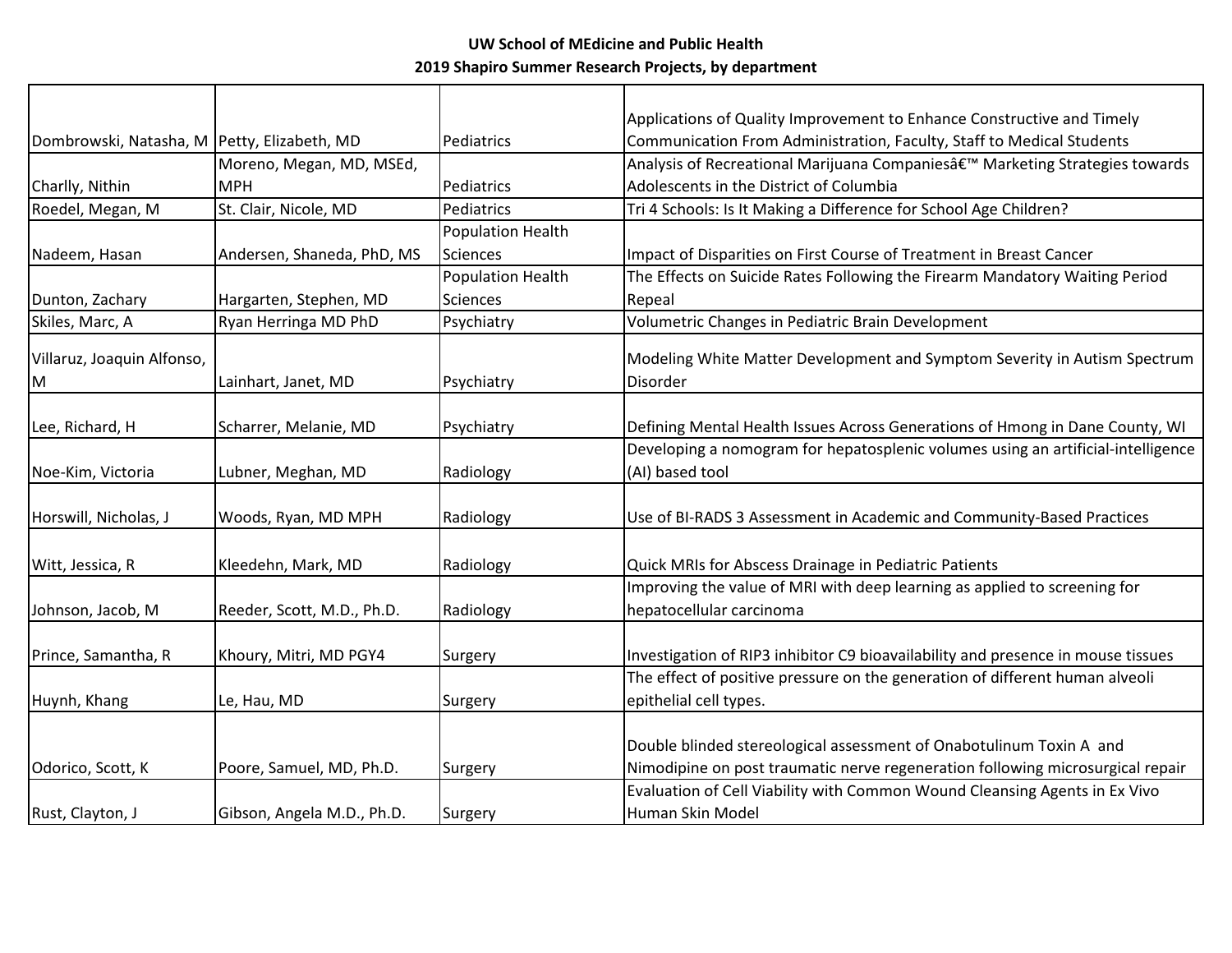|                        |                                          |         | Outcome of T3/T4 Oral Cavity Squamous Cell Carcinoma Based on Delays from                                                                                                        |
|------------------------|------------------------------------------|---------|----------------------------------------------------------------------------------------------------------------------------------------------------------------------------------|
| Kubica, Phillip, A     | Glazer, Tiffany, MD                      | Surgery | Diagnosis to Treatment                                                                                                                                                           |
| Ly, Nancy              | Chaiet, Scott, MD, MBA                   | Surgery | Clinical Practice Guideline Adherence in Bell's Palsy                                                                                                                            |
| Stoeckl, Elizabeth M   | Kristin Long, MD                         | Surgery | Thyroglobulin in Completion Thyroidectomy                                                                                                                                        |
| Bach, Kathy            | Francis, David O., MD MS                 | Surgery | Quality of Life Impact of Vocal Fold Paralysis from Thyroid Surgery                                                                                                              |
| Schreiter, Nicholas, A | Sharon, Weber, MD                        | Surgery | <b>Etiology of Transitional Care Issues</b>                                                                                                                                      |
|                        | Neuman, Heather, MD, MS,                 |         | "Understanding Patients' Perspectives on Factors that Contribute to Receipt                                                                                                      |
| Dudley, Christina, M.  | <b>FACS</b>                              | Surgery | of Post-Mastectomy Breast Reconstruction"                                                                                                                                        |
| Skelton, Paul, B       | Lawson, Elise, MD, MSHS                  | Surgery | Decreasing use of opioids for patients undergoing colorectal surgical procedures                                                                                                 |
| Chen, Kallie, J        | Schneider, David, MD, MS,<br><b>FACS</b> | Surgery | Thyroid Imaging Reporting and Data System: The Utility of Natural Language<br>Processing Output in Risk Stratification and Reporting Measures                                    |
| Schulz, Kathryn, A     | Schwarze, Gretchen, MD MPP               | Surgery | <b>Redesigning Preoperative Conversations</b>                                                                                                                                    |
| Beine, Kevin, J        | Michelotti, Brett, MD                    | Surgery | Comparison of initial contact location and operative needs of UW Health patients<br>with distal radius fractures                                                                 |
| Smith, David T         | Abbott, Daniel, MD                       | Surgery | A. Reducing Socioeconomic and Geographic Disparities in Cancer Care: A Pilot<br>Study to Understand the Potential Utility and Scope of Telemedicine in GI cancer<br>surveillance |
| Joachim, Alyssa M      | Weber, Sharon, MD, FACS                  | Surgery | Gender disparities in surgical resident participation in teaching cases                                                                                                          |
|                        |                                          |         | Improving surgical outcomes through a patient and provider enhanced                                                                                                              |
| Huynh, Brandon         | Abbott, Daniel, MD, FACS                 | Surgery | perioperative mobile technology platform                                                                                                                                         |
| Qadadha, Yazeed, M     | Sullivan, Sarah, PhD                     | Surgery | Development of non-technical skills within the trauma team                                                                                                                       |
|                        |                                          |         | Comparing overall survival in high and low risk renal cell carcinoma patients                                                                                                    |
| Lauer, Kate, V         | Abel, E. Jason, MD                       | Urology | treated with cytoreductive nephrectomy                                                                                                                                           |
| Warden, Aleah, M       | Richards, Kyle, MD FACS                  | Urology | A. Dpioid Use After Urologic Surgery                                                                                                                                             |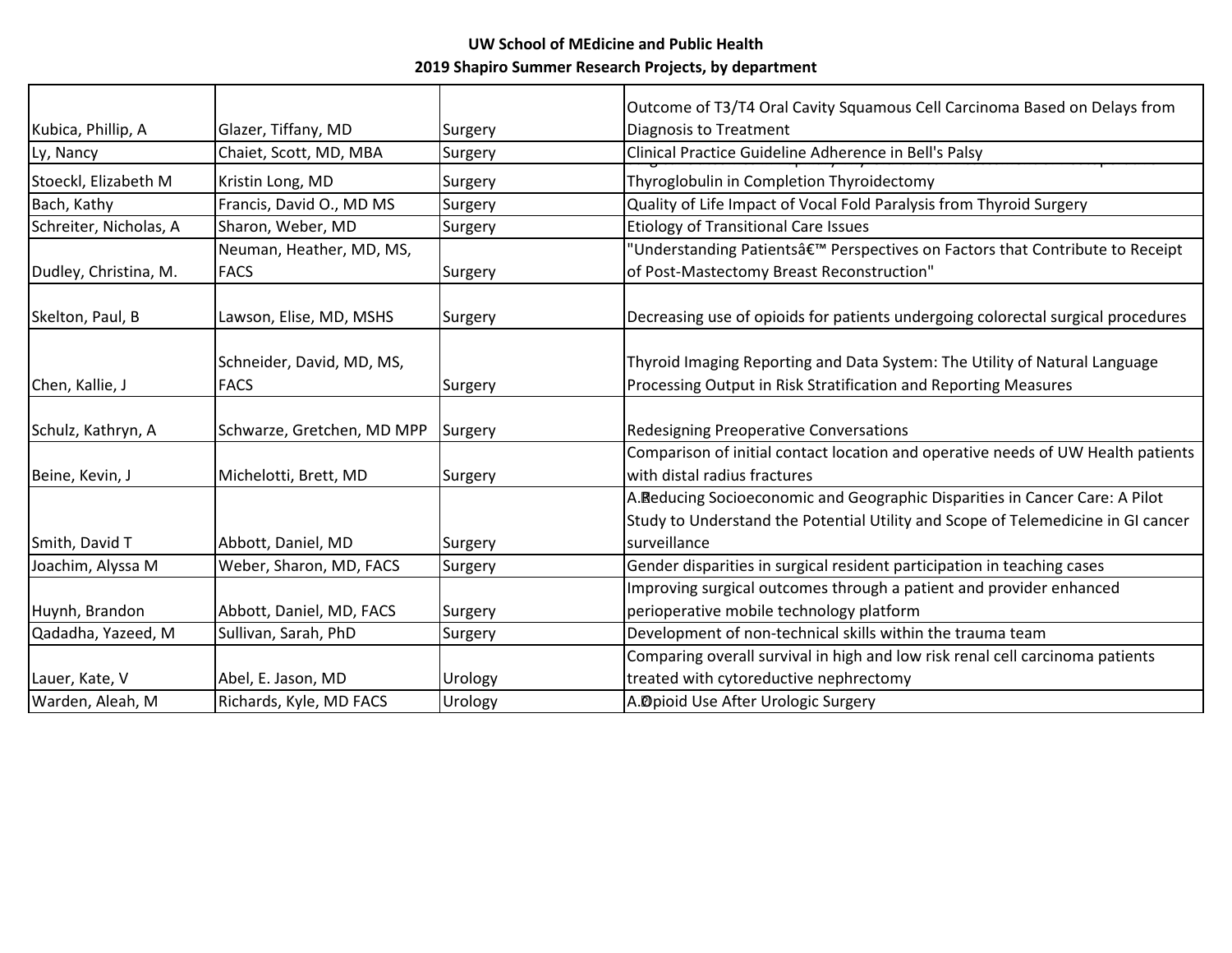| <b>Student</b>         | <b>Mentor</b>              | <b>Mentor</b>          | <b>Title of Proposed Research Project</b>                                                                                            |
|------------------------|----------------------------|------------------------|--------------------------------------------------------------------------------------------------------------------------------------|
|                        |                            | <b>Department</b>      |                                                                                                                                      |
|                        |                            |                        |                                                                                                                                      |
|                        |                            |                        |                                                                                                                                      |
| Aldred, Breanna, N     | Groose, Molly, MD, MS      | Anesthesiology         | Variables Associated with Intracardiac Thrombus during Orthotopic Liver Transplant: A Retrospective Single-Center Study              |
| Loebertman, Michael, D | Abd-ElSayed, Alaa, MD, MPH | Anesthesiology         | One Versus Two Diagnostic Blocks in Radiofrequency Ablation for Pain Management                                                      |
|                        |                            |                        | Pain Assessment Following Adductor Canal Block in Total Knee Arthroplasty with Liposomal Bupivicaine or Standard                     |
| Maerz, Bradley, J      | Cios, Hubert, MD           | Anesthesiology         | Bupivicaine                                                                                                                          |
| Miller, Samantha, A    | Sanders, Robert, PhD       | Anesthesiology         | Impact of Intraoperative Hemodynamics and Blood Loss on Risk of Postoperative Delirium                                               |
| Nguyen, Sean, H        | Abd-Elsayed, Alaa, MD, MPH | Anesthesiology         | Radiofrequency Ablation for Treating Headache Related Pericranial Neuralgia                                                          |
|                        |                            |                        | Postoperative Pain and Opioid Use in Total Knee Arthroplasty Using Liposomal Bupivacaine Versus Bupivacaine for Adductor             |
| Probst, Haley, A       | Cios, Hubert, MD.          | Anesthesiology         | <b>Canal Block</b>                                                                                                                   |
|                        |                            |                        | Impact of Liposomal Bupivacaine Injected for Adductor Canal Block on Recovery Profile and Block Characteristics Following            |
| Varghese, Priya, B     | Cios, Hubert, MD           | Anesthesiology         | <b>Total Knee Arthroplasty</b>                                                                                                       |
| Zimmerman, Haley, R    | McCormick, Timothy, DO     | Anesthesiology         | Pain Management for Burn Patients Undergoing Skin Grafting                                                                           |
|                        |                            | Cell and               |                                                                                                                                      |
|                        |                            | Regenerative           |                                                                                                                                      |
| Belongia, Daniel, J    | Ge, Ying, PhD              | Biology                | Enhancing Top-Down Proteomics Data Analysis Tools for Precision Medicine through Machine Learning                                    |
|                        |                            | Cell and               |                                                                                                                                      |
|                        |                            | Regenerative           | Top-Down Proteomics of Hypertrophic Cardiomyopathy for Precision Medicine: Exploring Sarcomeric Protein Changes in a 3D              |
| Wrobbel, Max, G        | Ge, Ying, PhD              | Biology                | <b>Engineered Cardiac Tissue Model</b>                                                                                               |
|                        |                            |                        | A Multivariant Analysis of No-Show Rates and Factors Contributing to Non-Attendance at an Academic Pediatric Dermatology             |
| Welsh, Katie M         | Arkin, Lisa M              | Dermatology            | Center in the United States.                                                                                                         |
|                        |                            | Emergency              | Identifying Gaps in Primary Care that Influence Emergency Care Use by Community-Dwelling Patients with Dementia                      |
| Beck, Aaron            | Shah, Manish, MD, MPH      | Medicine               |                                                                                                                                      |
|                        |                            | Emergency              |                                                                                                                                      |
| Genthe, Nicholas, A    | Mancera, Michael, MD       | Medicine               | Community Paramedic Pilot Program Operational Metrics and Impact on Patient Emergency Medical Services Utilization                   |
|                        |                            | Emergency              | Decreasing Patient Distress During Minor Procedures in a Pediatric Emergency Department as Assessed Using Pediatric                  |
| Hatab, Jenna, M        | Kuehnel, Nicholas, MD      | Medicine               | <b>Sedation State Scale</b>                                                                                                          |
|                        |                            | Emergency              | Developing Antibiotic Stewardship Interventions for Skin and Soft Tissue Infections in the Emergency Department: A Mixed             |
| Hesse, Steven, P       | Pulia, Michael S, MD, MS   | Medicine               | Methods Approach                                                                                                                     |
|                        |                            | Emergency              | Identification of Predictors of Mortality and Early Interventions for Pediatric Patients in the Acute Care Setting At Mbale Regional |
| Kim, Brandon, R        | Schmidt, Jessica, MD MPH   | Medicine               | Referral Hospital, Uganda                                                                                                            |
|                        |                            | Emergency              |                                                                                                                                      |
| Saenz, Sarah, N.       | Svenson, James, MD         | Medicine               | Use of BNP in the Emergency Department                                                                                               |
|                        |                            | Emergency              |                                                                                                                                      |
| Wilson, Julia L.       | Schmidt, Jessica, MD, MPH  | Medicine               | Assessing the Feasibility and Barriers of a Diabetic Diet in a Rural Guatemalan Community                                            |
| Craigova, Lenka        | Martonffy, Ildi            | <b>Family Medicine</b> | Factors Which Affect the Decision of Family Physicians That Enter Practice in Underserved Communities                                |
| Goblirsch, Matthew J   | Hamrick, Irene M, MD       | <b>Family Medicine</b> | Changing Patients with Type 2 Diabetes Mellitus From Insulin To DPP-4 Inhibitors                                                     |
| Ai, Angela C           | Shirley, Daniel MD         | Medicine               | Variation in Ultrasound Probe Use in the Ambulatory Setting: Disinfection Status and Supplies During Use                             |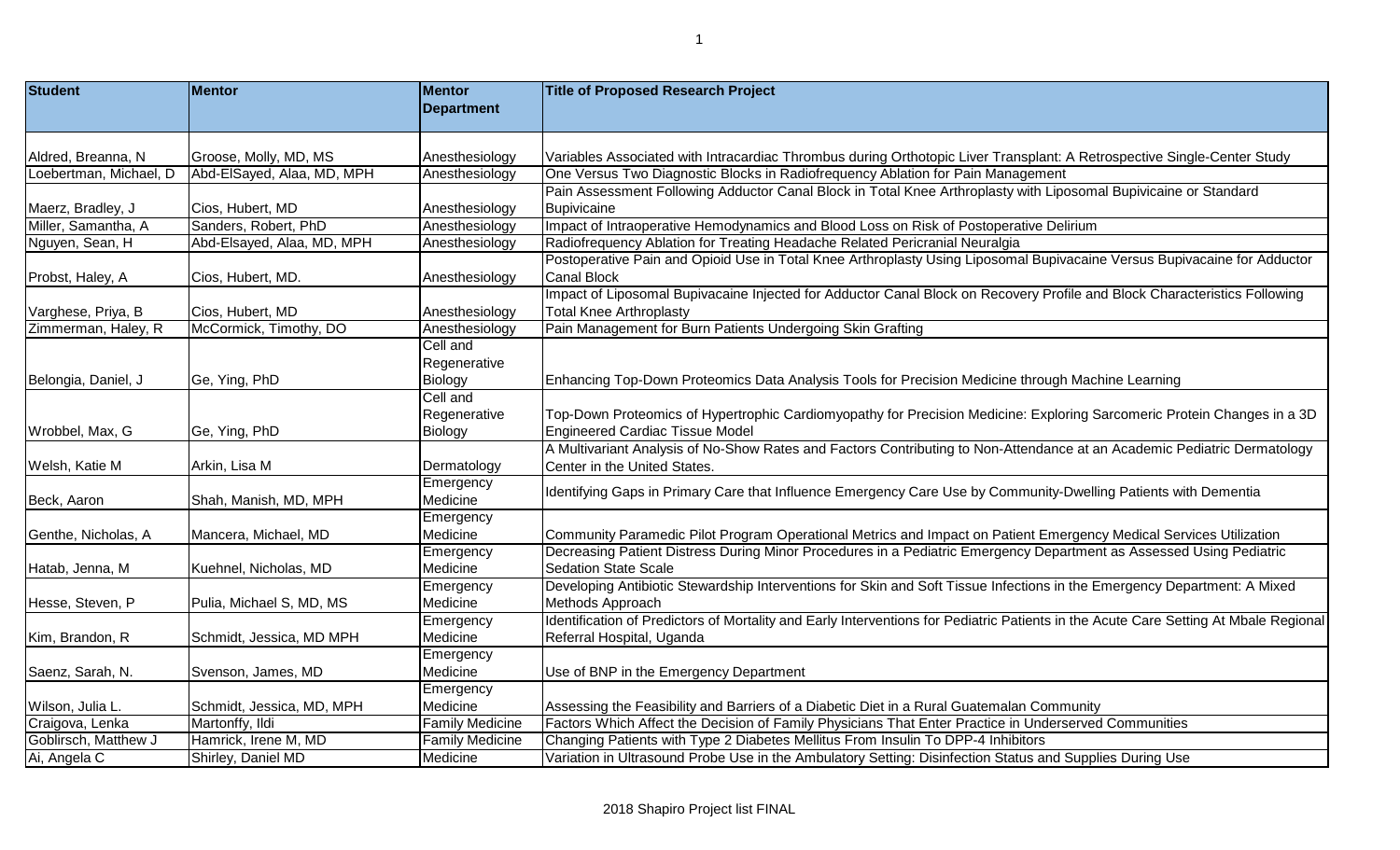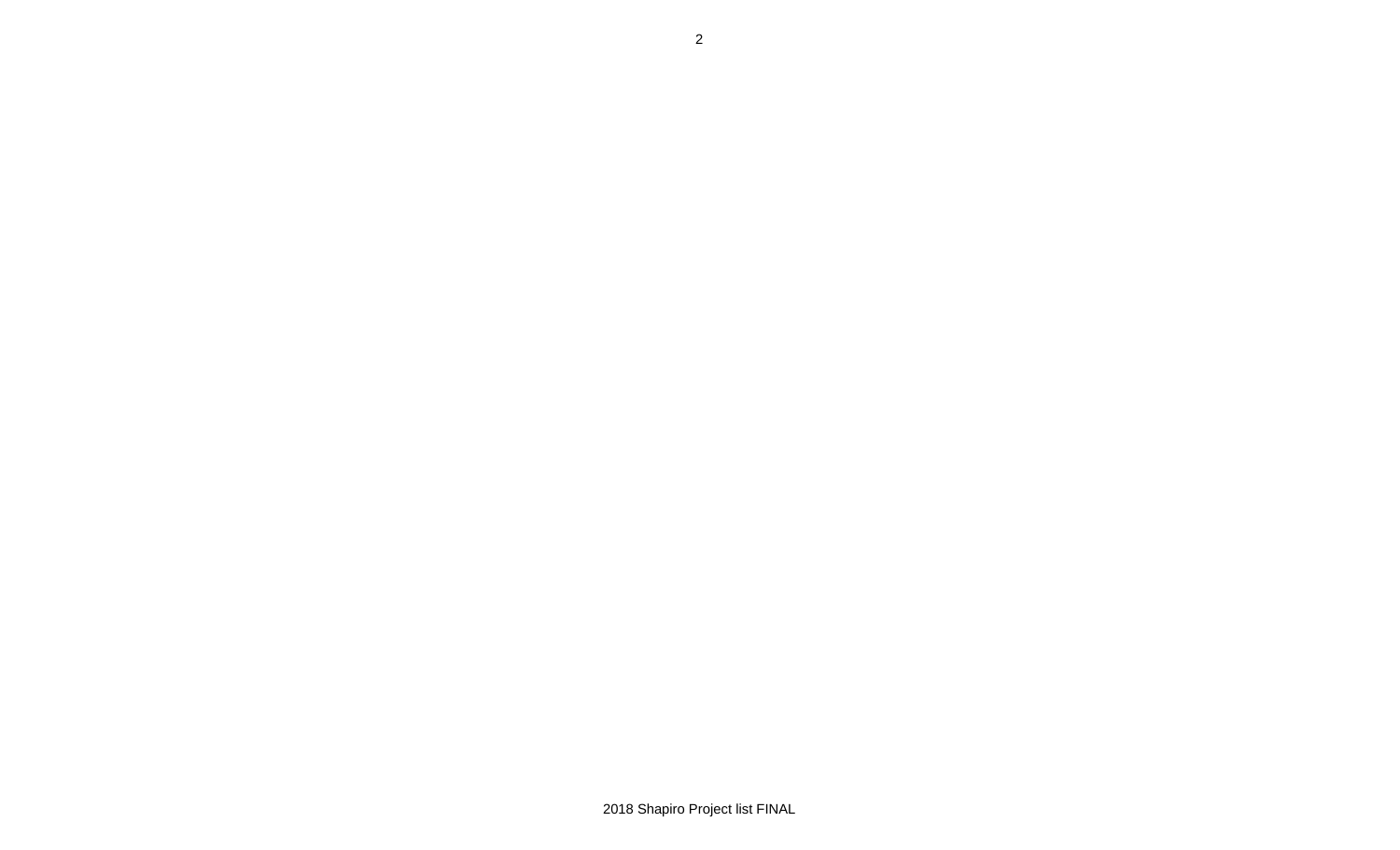| <b>Student</b>                                 | Mentor                                   | <b>Mentor</b>     | <b>Title of Proposed Research Project</b>                                                                                 |
|------------------------------------------------|------------------------------------------|-------------------|---------------------------------------------------------------------------------------------------------------------------|
|                                                |                                          | <b>Department</b> |                                                                                                                           |
| Albrecht, Calvin, M                            | Murray, David, MD, FACC                  | Medicine          | Factors Impacting the Development of Post-Heart Transplantation Malignancy in the Veteran Population                      |
| Colevas, Sophia M                              | Raval, Amish, MD                         | Medicine          | Biomimetic Cardiac Organoid for in Vitro Investigation of Cardiac Cell-To-Cell Interactions                               |
| Di Bartolomeo, Sarah E                         | Parajuli, Sandesh MBBS                   | Medicine          | Outcomes of Pre-Transplant, Recurrent and Post-Transplant Malignant Melanoma in Kidney Transplant Recipients              |
|                                                |                                          |                   | Physician Preferred Transthoracic Echo Acoustic Windows for Evaluating Aortic and Mitral Valves in Anticipation of        |
| Ellis, Jacob K                                 | Raval, Amish MD                          | Medicine          | Transcatheter Valve Interventions.                                                                                        |
| Gama, Vivian                                   | Waheed, Sana, MD                         | Medicine          | Peritoneal Dialysis After Renal Transplant Failure: a Different Beast Altogether                                          |
|                                                |                                          |                   | Safety and Efficacy of Moderate Sedation in Obese Patients Undergoing Endoscopic Retrograde Cholangiopancreatography      |
| Gjyzeli, Genti, A                              | Benson, Mark MD                          | Medicine          | and Endoscopic Ultrasound                                                                                                 |
|                                                |                                          |                   | Timing Is Everything: Decreasing Mortality Associated with Severe Hyperkalemia in Hospitalized End Stage Renal Disease    |
| Gregory, Andrew, J                             | Singh, Tripti, MD                        | Medicine          | Patients                                                                                                                  |
|                                                |                                          |                   | Impact of Survivorship Care Plans and Planning On Breast, Colon and Prostate Cancer Survivors in a Community Oncology     |
| Hua, Alexandra                                 | Tevaarwerk, Amye, MD                     | Medicine          | Practice                                                                                                                  |
| Jarrett, Omar, G                               | Safdar, Nasia, MD, PhD                   | Medicine          | Pet Ownership and the Microbial Diversity of the Human Gut Microbiome                                                     |
| Keefe, Alexis, M                               | Eckhardt, Lee, MD, MS                    | <b>Medicine</b>   | The Role of Autoantibodies in Cardiac QTc Prolongation in Patients with Rheumatoid Arthritis                              |
|                                                |                                          |                   | The Effects of Tumor Treating Fields and ABT-414 in Elevated EGFR Expressing and Standard Expressing Patient Derived      |
| Leighton, Maria, T                             | Robins, Ian, MD PhD                      | Medicine          | Glioblastoma Stem-Like Cells                                                                                              |
| Mooney, Katherine, E                           | LoConte, Noelle, M.D.                    | Medicine          | School-Based Immunization as a Method of Increasing HPV Vaccination Rates Among Wisconsin Youth                           |
|                                                |                                          |                   | Evaluating Survivorship Care Plans for Use By Hematopoietic Stem Cell Transplant Survivors and Non-Transplant Clinicians: |
| Morken, Colleen, M                             | Sesto, Mary, PhD, PT, MS                 | Medicine          | An Engineering, Primary Care, and Oncology Collaborative for Survivorship Health                                          |
| Ohman, Jakob, D                                | Waheed, Sana MD                          | Medicine          | Peritoneal Dialysis in the Elderly: An Opportunity Not to Miss                                                            |
| Park, Eunhae                                   | Lamming, Dudley                          | Medicine          | Improving Metabolic Health through Reduced Consumption of Specific Dietary Amino Acids                                    |
| Razalan, Francheska C.                         | Goss, Kara MD.                           | Medicine          | Simultaneous Assessment of Cardiac Metabolism and Function Using PET/MR with Continuous FDG Infusion                      |
|                                                |                                          |                   |                                                                                                                           |
| Richardson, Catherine, J Maursetter, Laura, DO |                                          | Medicine          | Using Quality Improvement to Address Low Serum Albumin in Hemodialysis Patients                                           |
| Rolak, Stacey, C                               | Parajuli, Sandesh, MD                    | Medicine          | Outcomes of Norovirus Diarrheal Infections in Kidney Transplant Recipients: a Single-Center Retrospective Study           |
|                                                |                                          |                   | Identification of T Lymphocyte Activation Biomarkers in the Canine Model for Future Use in Melanoma Treatment Response    |
| Rosenthal, Kimberly, A                         | Albertini, Mark, MD                      | Medicine          | Monitoring                                                                                                                |
| Sievers, Chelsie K                             | Deming, Dustin, MD                       | Medicine          | Regulating the Immune Landscape in Pancreatic Ductal Adenocarcinoma                                                       |
| Taylor, Quinton, A                             | Westergaard, Ryan, MD, PhD, MPH Medicine |                   | Barriers To Adoption of Medication Assisted Treatment for Opioid Use Disorder by Family Medicine Physicians, in Wisconsin |
|                                                |                                          |                   | Investigating the Relationship Between CSF Metabolites, Alzheimer's Biomarkers and Demographic Data in People with a      |
| Wakely, Michael, J                             | Carlsson, Cynthia, MD, MS                | Medicine          | Parental History of Alzheimer's Disease.                                                                                  |
| Wilson, Athena, S                              | Sesto, Mary, PhD                         | <b>Medicine</b>   | Disability Information Needs of Women with Advanced Breast Cancer                                                         |
| Ziegler, John, M                               | Crnich, Christopher, MD, PhD             | Medicine          | Factors Influencing the Measurement of Antibiotic Utilization in Nursing Homes                                            |
|                                                |                                          | Neurological      |                                                                                                                           |
| Franczek, Elliot                               | Hanna, Amgad                             | Surgery           | Improving Function After Peripheral Nerve Injury with Mineral Coated Microparticles Releasing Growth Factors              |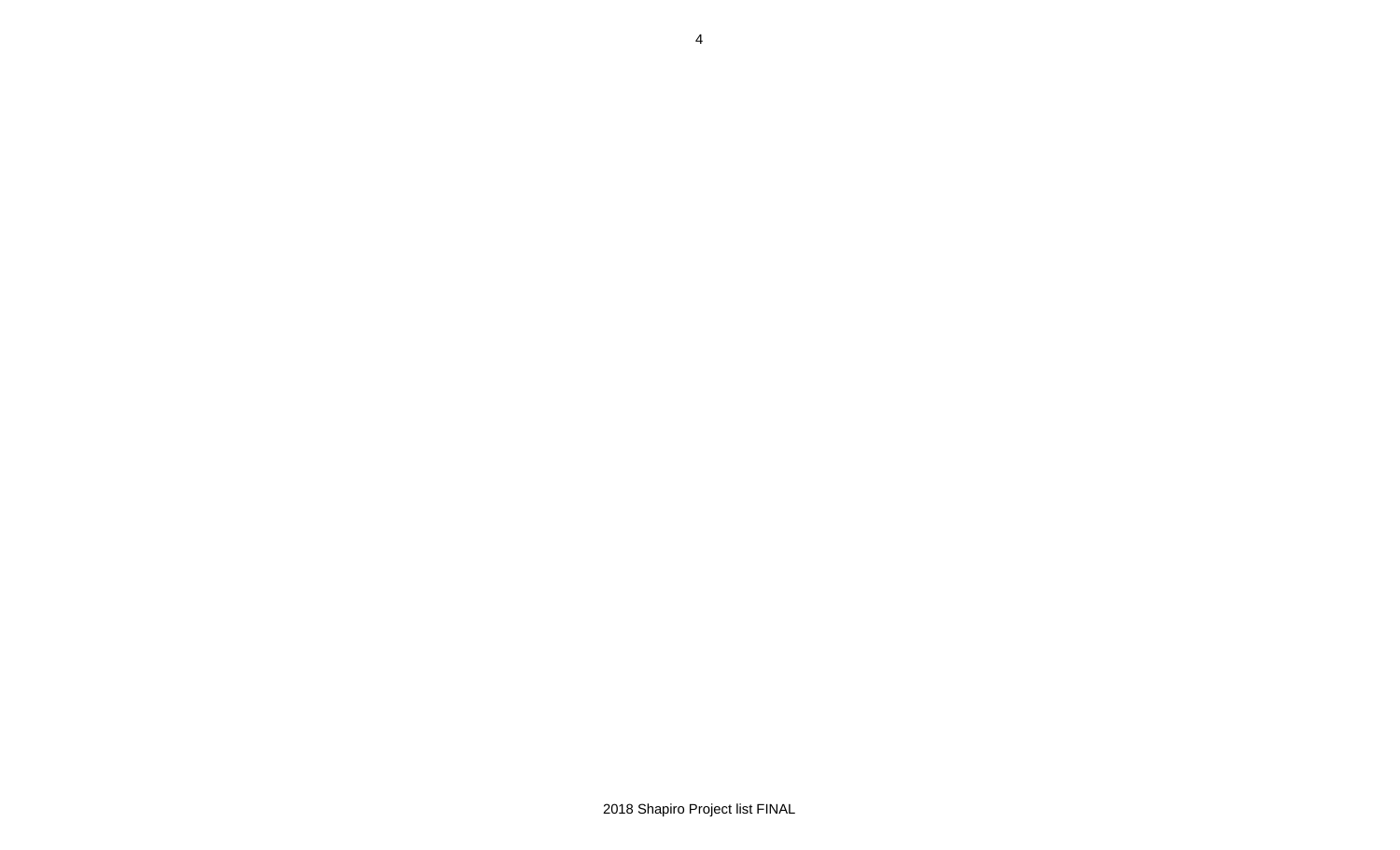| <b>Student</b>        | Mentor                       | <b>Mentor</b>     | <b>Title of Proposed Research Project</b>                                                                                 |
|-----------------------|------------------------------|-------------------|---------------------------------------------------------------------------------------------------------------------------|
|                       |                              | <b>Department</b> |                                                                                                                           |
|                       |                              |                   |                                                                                                                           |
|                       |                              | Neurological      |                                                                                                                           |
| Lang, McDaniel, H     | Dempsey, Robert, MD          | Surgery           | Effect of High Fat Diet on Inflammatory Cytokines/Adipokines Associated with Atherosclerosis                              |
|                       |                              | Neurological      |                                                                                                                           |
| Navarro, Miguel A     | Hanna, Amgad S               | Surgery           | Mineral-Coatings for mRNA-based Reprogramming in Nerve Grafts                                                             |
|                       | Ehrenthal, Deborah, MD, MPH, | Obstetrics and    |                                                                                                                           |
| Glaubke, David, A     | <b>FACP</b>                  | Gynecology        | Caring for Women in Wisconsin: A Guide To Understanding Women's Health Funding and Policy                                 |
|                       |                              | Obstetrics and    |                                                                                                                           |
| Lohr, Ali, N          | Antony, Kathleen, MD         | Gynecology        | Does Daily Self-Weighing (DSW) Compared To Routine Care Impact Postpartum Weight Loss?                                    |
|                       | Hoppe, Kara, MD              | Obstetrics and    |                                                                                                                           |
| Lohr, Ali, N          |                              | Gynecology        | Correlation of Self-Reported Depressed Mood Using Telehealth and 6-Week EPDS in Postpartum Women with Hypertension        |
|                       |                              | Obstetrics and    |                                                                                                                           |
| Miller, Laura         | Landry, Mary, MD             | Gynecology        | Disparities in Gynecologic Cancer Prevention Referral Patterns: Promoting Health Equity and Process Change                |
|                       |                              | Ophthalmology     |                                                                                                                           |
|                       |                              | and Visual        |                                                                                                                           |
| Konduri, Vimal S.     | Cat N. Burkat, MD            | <b>Sciences</b>   | An Evaluation of the Impact of the Certified Ophthalmic Paramedic Program at a Large Charity Eye Hospital in Delhi, India |
|                       |                              | orthopedics and   |                                                                                                                           |
| Behlmer, Richard J    | Whiting, Paul MD             | Rehabilitation    | Radiographic Alignment Following Reduction and Fixation of Tibia Shaft Fractures                                          |
|                       |                              | orthopedics and   |                                                                                                                           |
| Duminie, Sean P       | Spiker, andrea MD            | Rehabilitation    | Differences in Radiographic Measurements on Standing Versus Supine Pelvic Radiographs                                     |
|                       |                              | orthopedics and   |                                                                                                                           |
| Janz, Joseph, D       | McGuine, Tim, PhD            | Rehabilitation    | The Effectiveness in Soccer Headgear to Reduce the Incidence and Severity of Sports Related Concussions in Adolescents    |
|                       |                              | orthopedics and   |                                                                                                                           |
| Mueller, Alison, M    | Spiker, andrea, MD           | Rehabilitation    | Current Trends in Hip Arthroscopy Capsule Management: A Survey of Hip Arthroscopists                                      |
|                       |                              | orthopedics and   |                                                                                                                           |
| Phillips, Nicholas R  | Sehgal, Nalini, MD           | Rehabilitation    | Pre-Operative Predictors of Post-Operative Shoulder Pain                                                                  |
|                       |                              | orthopedics and   |                                                                                                                           |
| Trotter, Cameron, A   | Lang, Pamela, MD             | Rehabilitation    | Functional Outcomes Following Medial Patellofemoral Ligament (MPFL) Repair for Chronic Patellar Instability               |
|                       |                              | orthopedics and   |                                                                                                                           |
| Wang, Jesse, F        | Illgen, Richard, MD          | Rehabilitation    | Relative Clinical Outcomes Comparing Manual and Robotic Assisted Total Knee Arthroplasty at Minimum 1 Year Follow-Up      |
|                       |                              | orthopedics and   |                                                                                                                           |
| Warden, Jarrett, A    | Noonan, Kenneth, MD          | Rehabilitation    | Comparing the Characteristics of Pediatric Osteoarticular Infection on MRI: MRSA vs. Non-MRSA                             |
|                       |                              |                   |                                                                                                                           |
| Bryant, Alex, B       | Jacklitz, Jill, MSW          |                   | Other: Law School   Northeast Clinic Navigator Program Evaluation                                                         |
|                       |                              |                   | Creating a Primary Care Toolkit for Transgender, Non-Binary, and Gender Non-Conforming (TNG) Youth through Iterative      |
| Bizub, Brian          | Allen, Brittany, MD          | Pediatrics        | Design Methods                                                                                                            |
| Carlson, Mackenzie, E | McAdams, Ryan, MD            | Pediatrics        | Viewpoints of Pregnant Mothers and Community Health Workers on Prenatal Care in Lweza Village, Uganda                     |
| Covert, Lucia, C      | Shadman, Kristin, MD         | Pediatrics        | A Follow Up Evaluation of Safe Sleep Practices Across Wisconsin Maternity Facilities                                      |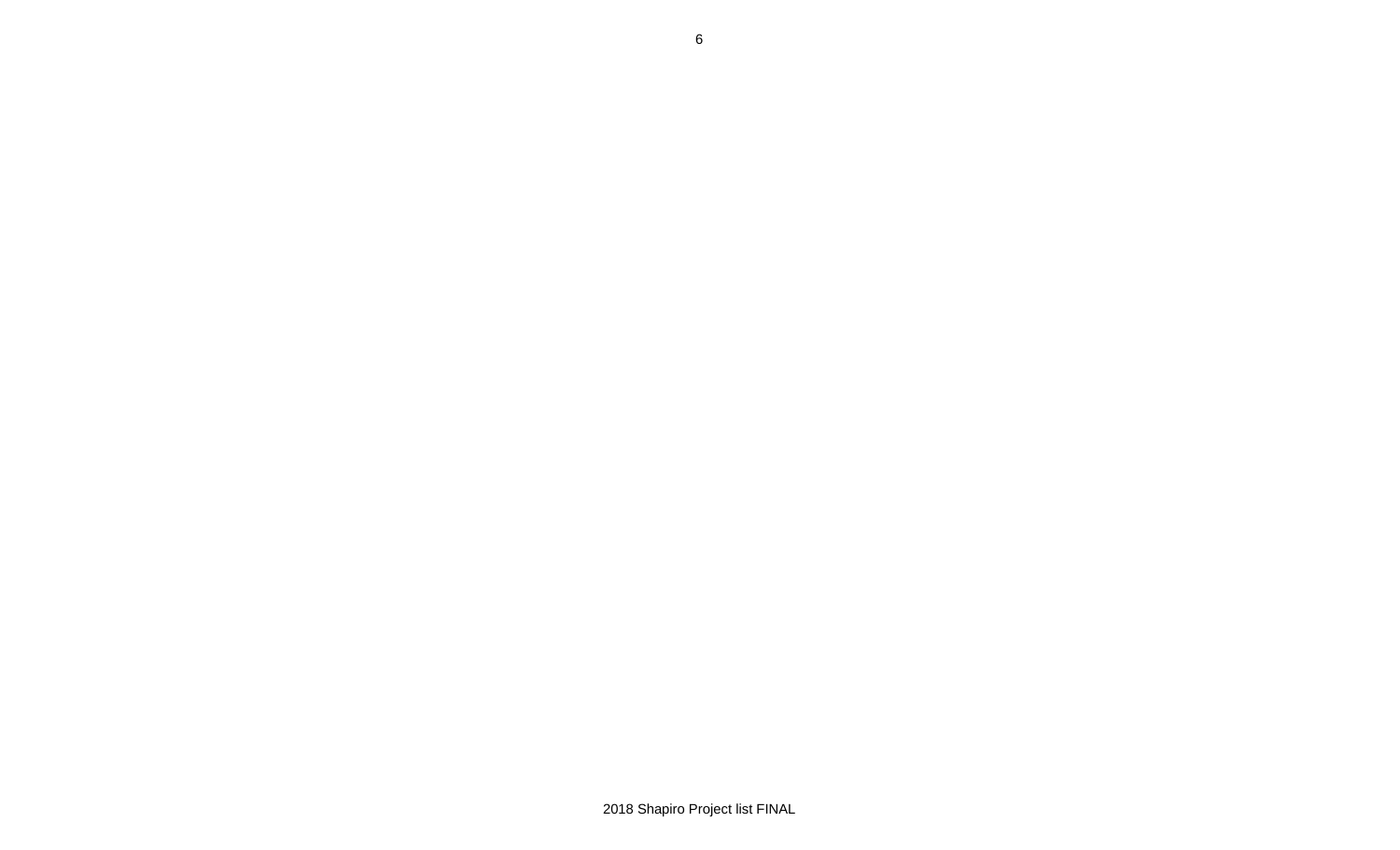| <b>Student</b>                          | Mentor                         | <b>Mentor</b>     | <b>Title of Proposed Research Project</b>                                                                                |
|-----------------------------------------|--------------------------------|-------------------|--------------------------------------------------------------------------------------------------------------------------|
|                                         |                                | <b>Department</b> |                                                                                                                          |
|                                         |                                |                   |                                                                                                                          |
| Dang, Do D.                             | Sondel, Paul, MD, PhD          | Pediatrics        | Determining B78 Melanoma Sensitivity To Cytotoxic T-Cells Using Incucyte                                                 |
| Enright, Connor J                       | Peterson, Amy, M.D.            | Pediatrics        | Statin Efficacy Related to Adherence and Follow-Up in a Pediatric Population                                             |
| Funfar, Brenna, R                       | Redpath, Allison, MD, MPH      | Pediatrics        | Incidence and Risk Factors of Acute Kidney Injury in Pediatric Acute Myeloid Leukemia                                    |
|                                         |                                |                   | Enhancing Detection Sensitivity of Humanized Therapeutic Antibody in Patient Samples for Improved Pharmacokinetic        |
| Gokey, Megan                            | Sondel, Paul, MD, PhD          | Pediatrics        | Evaluation                                                                                                               |
|                                         |                                |                   | Consequence of an Early Catheter Intervention to Treat Pulmonary Artery Stenosis in a Swine Model of Congenital Heart    |
| Larrain, Carolina M                     | Lamers, Luke, MD               | Pediatrics        | Disease.                                                                                                                 |
| Lerner, Alec, P                         | Fost, Norman, MD MPH           | <b>Pediatrics</b> | A Critique of the AAP Policy Statement on Safety in Youth Tackle Football                                                |
|                                         |                                |                   |                                                                                                                          |
| Ntambi, Jayne-Norah, N Petty, Elizabeth |                                | Pediatrics        | Web-Based Case Study Analysis on US Med-Peds Residency Global Health Opportunities                                       |
|                                         |                                |                   | Knowledge and Attitudes Regarding LTBI Treatment Among the Tibetan Monastic Population Living in India:                  |
| Starke, Samuel, J                       | Conway, James, MD, FAAP        | Pediatrics        | Recommendations for the Zero Tb Campaign                                                                                 |
| Harari, Julia, H                        | Herringa, Ryan, MD, PhD        | Psychiatry        | Shock Expectancy as a Measure of Fear Learning in Youth with PTSD                                                        |
| Awe, Adam, M                            | Lubner, Meghan, MD             | Radiology         | Maximum Diameter Is a Poor Surrogate Measure for Volume of Small Pancreatic Cysts                                        |
| Bice, Curran, K                         | Elezaby, Mai MD                | Radiology         | Impact of Digital Breast Tomosynthesis-Guidance on Pathology Outcomes and Quality Metrics of Breast Biopsies             |
| Cuskey, Alex, J                         | Elezaby, Mai, MD               | Radiology         | Development of High Fidelity Training Cases for Independent Radiology Call Exam                                          |
| Khan, Aahad, N                          | Strother, Charles, MD          | Radiology         | Using 4D DSA To Create an In Vitro Model for Analyzing Intracranial Aneurysms Hemodynamics                               |
| Li, John, W                             | Cho, Steve, MD                 | Radiology         | Assessing the Clinical Feasibility of Whole-Body Dynamic FDG PET Imaging                                                 |
| Bandealy, Nadeem                        | Winslow, Emily, M.D.           | Surgery           | The Impact of Diagnosis on Patient Satisfaction in a Large Sample of General Surgery Outpatients                         |
| Beilke, Sarah, R                        | Liepert, Amy, MD               | Surgery           | Surgeon Engagement in Surgical Health Policy Advocacy                                                                    |
| Chen, Stephen                           | Schneider, David               | Surgery           | Optimizing Levothyroxine Dose Adjustment After Thyroidectomy with a Decision Tree                                        |
| El-Gabri, Deena                         | Long, Kristin, MD              | Surgery           | Surgical Coaching for Advancement of Global Surgical Skills and Capacity: a Systematic Review                            |
| Fischer, Cristina L.                    | Winslow, Emily, MD, FACS       | Surgery           | Understanding Communication Gaps in the Hospital Consultation Process                                                    |
| Glover, Christopher, R                  | Gibson, Angela, MD, PhD, FACS  | Surgery           | Characterizing the Inflammation Response in Burn Tissue                                                                  |
| Jensen, Catherine, B                    | Pitt, Susan, MD, MPHS          | Surgery           | Barriers to Active Surveillance: a Survey of Endocrinologists and Surgeons                                               |
| Koebe, Samuel, D                        | Shada, Amber, MD               | Surgery           | Current Practice Patterns for Primary Umbilical Hernia Repair in the United States                                       |
| Mechler-Hickson,                        |                                |                   |                                                                                                                          |
| Alexandra, M                            | Thibeault, Susan, PhD, CCC-SLP | Surgery           | Characterization of Toll-Like Receptors in the Larynx: Implications for Inflammation                                     |
| Obua, Andre U                           | Al-Adra, David MD PhD          | Surgery           | Exploring the Effects of Cytokine Administration on Liver Allografts During Normothermic Ex-Vivo Liver Perfusion (NEVLP) |
|                                         |                                |                   | To Operate or Not: An Assessment of Operative Indication of Distal Radius Fractures Using X-Rays and CT Scan in the Same |
| Osadchuk, Tetyana                       | Gast, Katherine, MD            | Surgery           | Patient                                                                                                                  |
| Patel, Kush, A                          | Jung, Hee Soo, MD              | Surgery           | A Gap Analysis of Simulation Training in Medical Education for Students with Physical Disabilities                       |
| Patel, Viki, B                          | Mount, Delora MD               | Surgery           | Feeding Outcomes Following Mandibular Distraction Osteogenesis in Pierre Robin Sequence                                  |
|                                         |                                |                   | Does High BMI or High Insulin Requirements in Simultaneous Pancreas-Kidney Transplant Candidates Increase the Risk of    |
|                                         |                                |                   |                                                                                                                          |
| Pham, Phuoc, H                          | Odorico, Jon S, MD             | Surgery           | Graft Failure or Return to Insulin?                                                                                      |
| Semma, Yoseph                           | Tefera, Girma                  | Surgery           | Vascular Surgery Outcomes of Trauma Patients at TASH, Addis Ababa, Ethiopia                                              |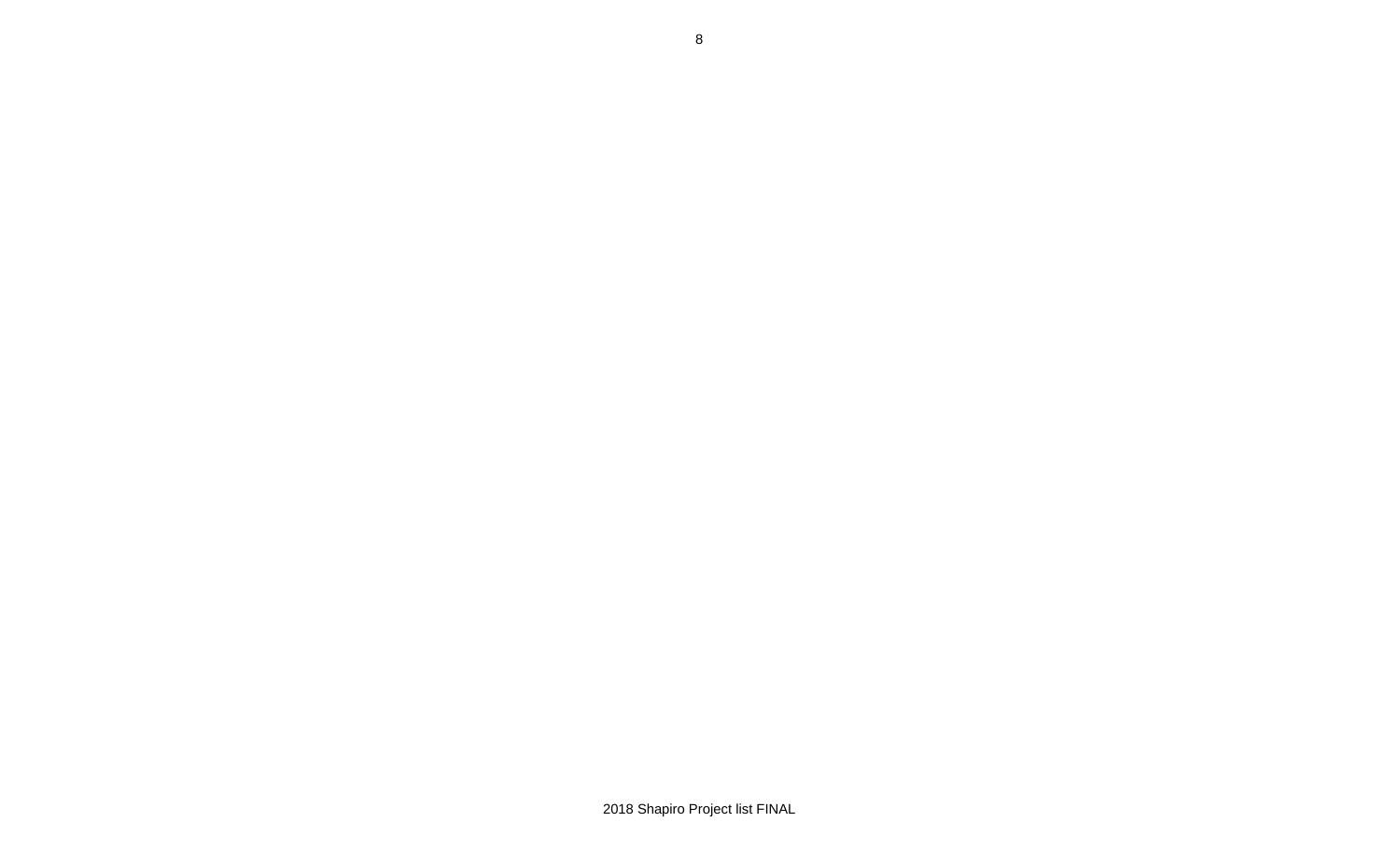| <b>Student</b>      | <b>Mentor</b>         | <b>Mentor</b> | <b>Title of Proposed Research Project</b>                                                                               |
|---------------------|-----------------------|---------------|-------------------------------------------------------------------------------------------------------------------------|
|                     |                       | Department    |                                                                                                                         |
| Shogren, Sophie     | Schwarze, Gretchen    | Surgery       | Surgeon Reflections on the Use of a Question Prompt List by Patients Considering High-Risk Operations                   |
| Sobczak, Gabriel, G | Litovsky, Ruth, PhD   | Surgery       | fNIRS Imaging: Investigating Listening Effort in Single-Sided-Deaf Cochlear Implant Simulation                          |
| Timmel, Ainsley     | Kohler, Jonathan, MD  | Surgery       | Physician Calls To Pediatric General Surgeons - Foundational Data To Guide Future Interventions                         |
| Williams, Kyle, EW  | Liepert, Amy, MD FACS | Surgery       | A Multidisciplinary Approach to Patients with Acute Necrotizing Pancreatitis                                            |
| Backhaus, Kate, M   | Richards, Kyle, MD    | Urology       | The Utility of Urinalysis Prior to In-office Procedures: a Randomized Clinical Trial                                    |
| Bond, Evalina, S    | Abel, Jason, E        | Urology       | Evaluating the Role of Pre-Treatment Renal Mass Biopsy in Large or Advanced Renal Masses                                |
|                     |                       |               |                                                                                                                         |
| Davidson, Emily L   | Abel, E Jason         | Urology       | Investigating the Prognostic Value of Serum Biomarkers for High-Risk Renal Cell Carcinoma Recurrence Following Surgery. |
| Nguyen, Andrew      | Downs, Tracy          | Urology       | Cancer Rates Are down Nationally: Are They down Where You Live?                                                         |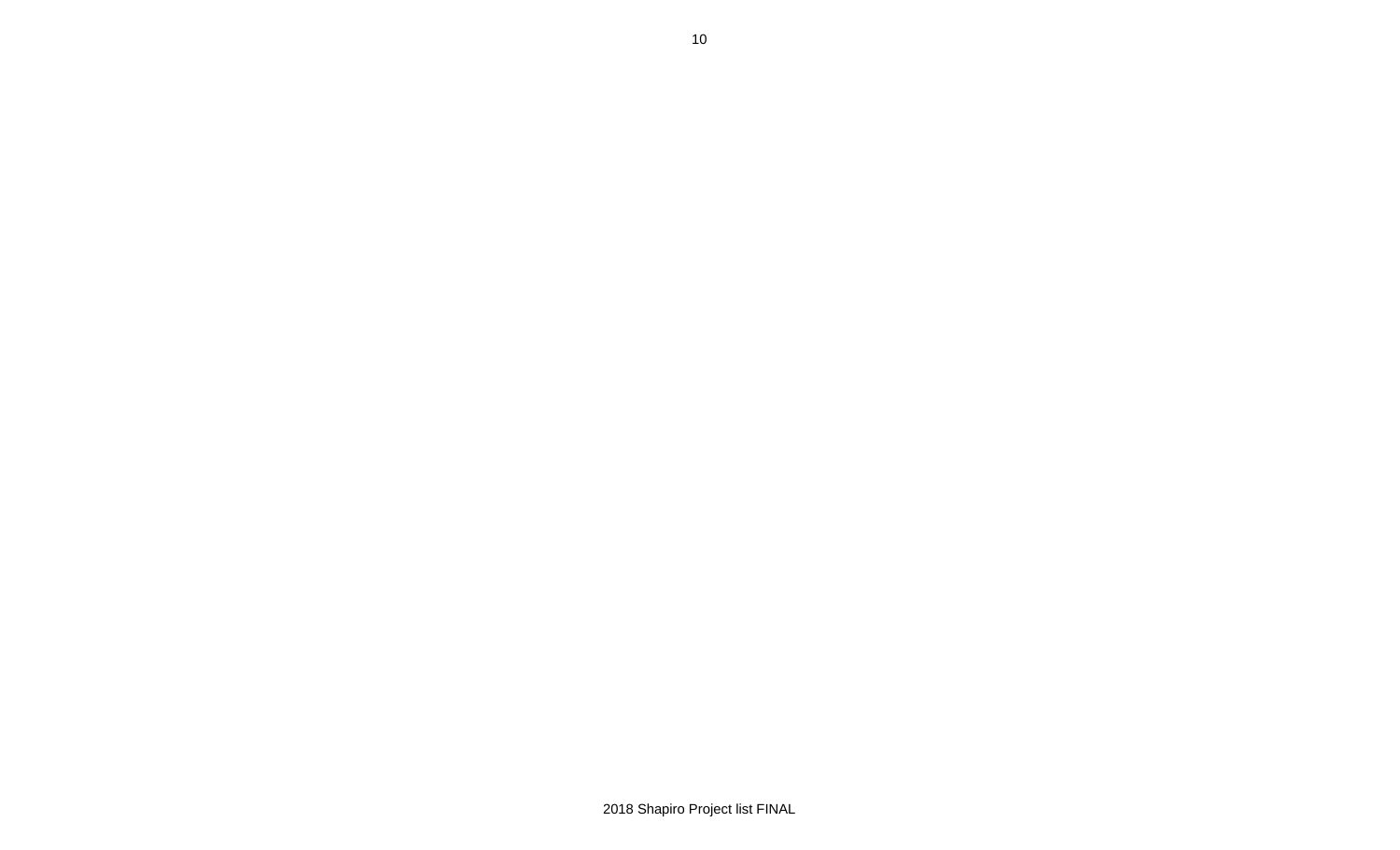| <b>Student</b>        | Mentor                       | <b>Mentor</b>                                 | <b>Title of Proposed Research Project</b>                                |
|-----------------------|------------------------------|-----------------------------------------------|--------------------------------------------------------------------------|
|                       |                              | <b>Department</b>                             |                                                                          |
| Gyorfi, Kaley, M      | Trawicki, Michael, MD        | Anesthesiology                                | Standardized Train-of-four Monitoring with the use of Neuromuscular      |
|                       | Becker, Aimee, MD            |                                               | Blockade Agents to Reduce Adverse Post-Anesthesia Outcomes               |
|                       | Schroeder, Kristopher, MD    |                                               |                                                                          |
| Anis, Antonious       | Abd-Elsayed, Alaa, MD, MPH   | Anesthesiology                                | Peripheral Nerve Radiofrequency Ablation for Pain Management with        |
|                       |                              |                                               | Emphasis on the Genicular Nerves.                                        |
| Weigman, Benjamin, J. | Galgon, Richard, MD, MS      | Anesthesiology                                | Comparison of Use of a Shortened Air-Q SP Versus the Williams Intubating |
|                       |                              |                                               | Airway for Single-Operator Flexible Bronchoscopic Intubation: A          |
|                       |                              |                                               | Randomized Trial                                                         |
| Filon, Mikolaj, J     | Cios, Hubert, MD             | Anesthesiology                                | Impact of Liposomal Bupivacaine Injected for Adductor Canal Block on     |
|                       |                              |                                               | Recovery Profile and Block Characteristics Following Total Knee          |
|                       |                              |                                               | Arthroplasty                                                             |
| Hubler, Collin, P     | Cios, Hubert, MD             | Anesthesiology                                | Functional Recovery and Motor Strength in Total Knee Arthroplasty Using  |
|                       |                              |                                               | Liposomal Bupivacaine versus Bupivacaine HCI for Adductor Canal Block    |
| Schell, Trevor L.     | Borden, Shelly, MD           | Anesthesiology                                | Evaluation of Surgically Placed TAP Catheter Analgesia Following Renal   |
|                       | Dib, Martin, MD              | Surgery                                       | Transplant                                                               |
| Turner, Lily, H.G.    | Sanders, Robert, MD, PhD     | Anesthesiology                                | The Association of Preoperative Executive Function and Postoperative     |
|                       |                              |                                               | Delirium                                                                 |
| Wayer, Daniel, R      | Sanders, Robert, MD, PhD     | Anesthesiology                                | The Association of Preoperative Frontal Cortex Neurodegeneration and     |
|                       |                              |                                               | Post-Operative Delirium                                                  |
| Xing, Bohan           | Abd-Elsayed, Alaa, MD, MPH   | Anesthesiology                                | Effects of Pre-Operative Opioid use on Post-Operative Patient Outcomes   |
|                       |                              |                                               | after Orthopedic Knee Surgery                                            |
| Murphy, Thomas, M     | Chesler, Naomi, PhD          | <b>Biomedical</b>                             | Analysis of Pulmonary Vascular Impedance and Remodeling in Ischemic      |
|                       | Philip, Jennifer, MD         | <b>Engineering Surgery Left Heart Failure</b> |                                                                          |
| Sloan, Chelsea, M     | Chesler, Naomi, PhD          | Biomedical                                    | Analysis of Pulmonary Vasculature Defects in Pbx CKO Mice Using Micro    |
|                       |                              | Engineering                                   | <b>CT</b>                                                                |
| Nguyen, Cordellia, V  | Arkin, Lisa, MD              | Dermatology                                   | Investigation of Pediatric-onset Discoid Lupus Erythematosus             |
| Hughes, Matthew, J    | Repplinger, Michael, MD, PhD | Emergency                                     | Barriers to MR Use in the ED                                             |
|                       |                              | Medicine                                      |                                                                          |
| Lau, Hunter, S        | Shah, Manish, MD, MPH        | Emergency                                     | Qualitative Analysis of Community Paramedicine Care Transitions Coach    |
|                       |                              | Medicine                                      | Training                                                                 |
| Trinh, Alex           | Patterson, Brian, MD, MPH    | Emergency                                     | Utilization of Chief Complaints and ICD-10 Diagnosis Codes in the Design |
|                       |                              | Medicine                                      | of a Novel Definition for Falls Among Older Adults in the Emergency      |
|                       |                              |                                               | Department                                                               |
| Wu, Connie            | Kim, Michael, MD             | Emergency                                     | Trends in ED Evaluation of Pediatric Patients with Mental Health         |
|                       |                              | Medicine                                      | Complaints                                                               |
| Harringa, John, B     | Repplinger, Michael, MD, PhD | Emergency                                     | Magnetic Resonance Imaging versus Computed Tomography and                |
|                       |                              | Medicine                                      | Ultrasound for the Diagnosis of Female Pelvic Pathology                  |
| Marshall, David, M    | Nourani, Bobby, DO           | <b>Family Medicine</b>                        | Prolotherapy for Knee Osteoarthritis                                     |
|                       | Rabago, David, MD            |                                               |                                                                          |
| Stark, Bailee A       | Brown, Randall, MD, PhD      | Family Medicine                               | Screening in Trauma for Opioid Misuse Prevention (STOMP)                 |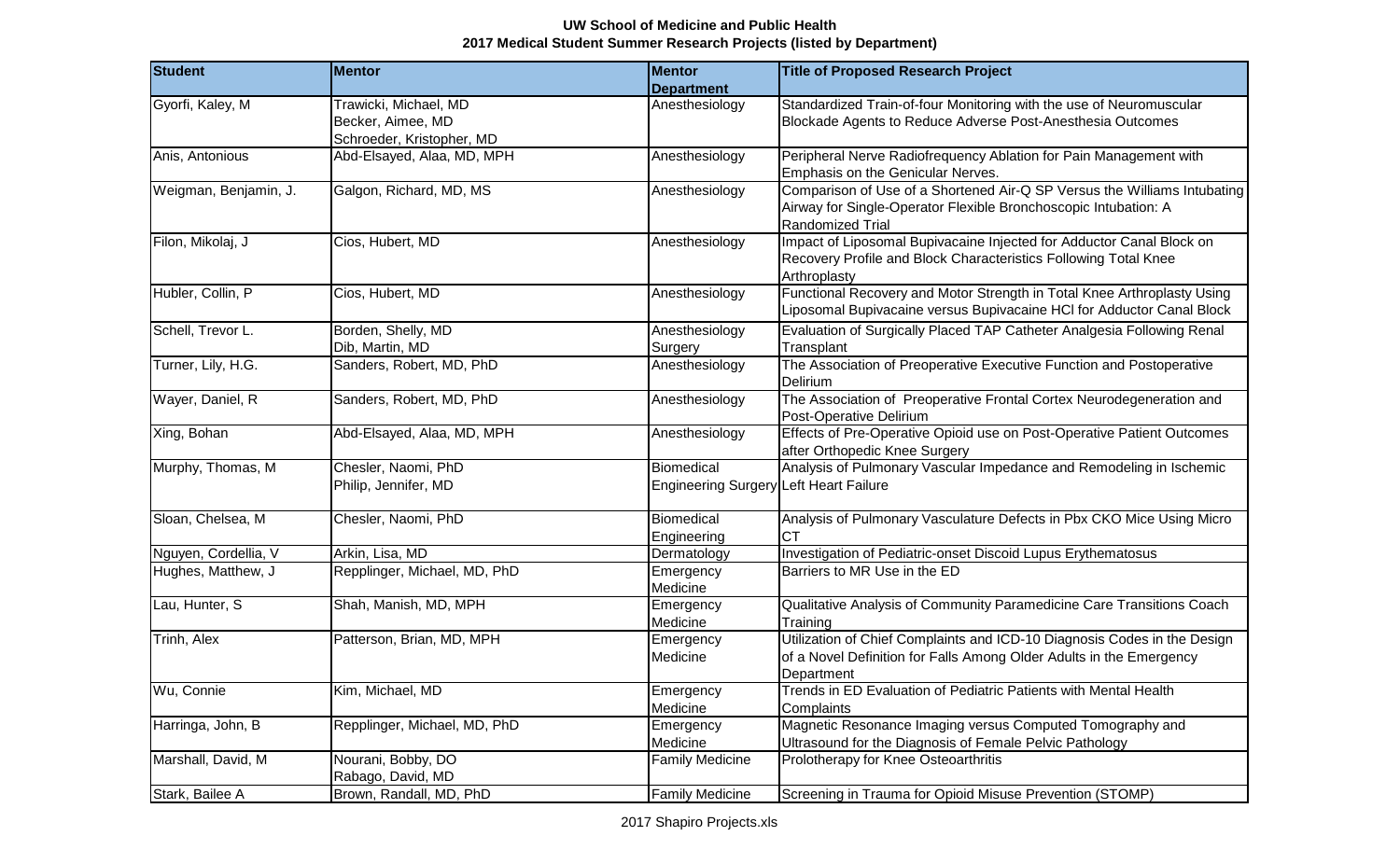| <b>Student</b>        | <b>Mentor</b>                  | <b>Mentor</b>         | <b>Title of Proposed Research Project</b>                                          |
|-----------------------|--------------------------------|-----------------------|------------------------------------------------------------------------------------|
|                       |                                | <b>Department</b>     |                                                                                    |
| Nguyen, Katarina      | Anderson, Bethany, MD          | <b>Human Oncology</b> | A Systematic and Retrospective Chart Review of Outcomes in Breast                  |
|                       | Poore, Samuel, MD, PhD         | Surgery               | Cancer Patients with Radiation Therapy Followed by Surgical                        |
|                       |                                |                       | Reconstruction                                                                     |
| Choi, Timothy, J      | Harari, Paul, MD               | Human Oncology        | A. Evaluation of Head and Heck Squamous Cell Carcinoma Response to                 |
|                       | Skala, Melissa, MD             |                       | Radiation Therapy via Optical Metabolic Imaging                                    |
| Guy, Emily, I         | Morris, Zachary, MD, PhD       | Human Oncology        | Assess the Capability of Intratumoral Antibody Plus Intratumoral Cytokine to       |
|                       |                                |                       | Produce in Situ Tumor Vaccination and Enhance Following Local Radiation            |
|                       |                                |                       | Therapy in Diverse Syngeneic Murine Tumor Models.                                  |
| Rourke, Kyle, S       | Schrage, William, PhD          | Kinesiology           | Acute Insulin Surges Lead to Brain Hypoperfusion in Human Metabolic                |
|                       |                                |                       | Syndrome                                                                           |
| Brauer, Alexander, FL | Maursetter, Laura, DO          | Medicine              | Improved Management of Hyperphosphatemia in Dialysis Patients.                     |
| Kelley, Soibhan, R    | Misch, Elizabeth Ann, MD       | Medicine              | Risk of Bacteremia According to Transplant Immunosuppressive Regimen               |
| Kenzie, Madeline, R   | Siraj, Dawd, MD, MPH           | Medicine              | Barriers to Infection Control of Hospital Acquired Infections in Jimma,            |
|                       | Safdar, Nasia, MD, PhD         |                       | Ethiopia                                                                           |
| Matchett, Caroline L  | Maursetter, Laura DO           | Medicine              | The Effects of Simulation-based Training Tailored to Learner Skill Level to        |
|                       |                                |                       | Enhance Procedural Competence During Nephrology Fellowship Training                |
| Meese, Anna, M        | Safdar, Nasia, MD, PhD         | Medicine              | Improving Injection Safety in Ambulatory Care Settings                             |
| Schwartz, Xavier, V   | Safdar, Nasia, MD, PhD         | Medicine              | Identifying Barriers Preventing Adherence to Surgical Site Infection<br>Prevention |
| Spinali, Keith, L     | Raval, Amish, MD               | Medicine              | Cardioimmunotherapy: Generation and Characterization of Cardiac-Specific           |
|                       | Schmuck, Eric, PhD             |                       | Reparative Macrophages for the Treatment of Heart Failure                          |
| Vogel, Savannah L     | Waheed, Sana, MD               | Medicine              | A. Examining the Difference in Dialysis Modality Choice and Survival               |
|                       |                                |                       | Between Men and Women                                                              |
| Anderson, Brittany, N | Kind, Amy, MD, PhD             | Medicine              | Development of a Multi-National Interventional Framework to Improve                |
|                       |                                |                       | Alzheimer's Disease Care and Caregiver Support for Undersupplied                   |
|                       |                                |                       | Populations                                                                        |
| Toumi, Gisele         | Cryns, Vincent, MD             | Medicine              | The Role of alphaB-Crystallin in Cancer Stem Cell Survival and Metastasis          |
| Battiola, Therese     | Goss, Kara, MD                 | Medicine              | Evaluation of the Role of Angiogenesis in the Development of Pulmonary             |
|                       |                                |                       | Vascular Dysfunction in Adults Born Prematurely                                    |
| Winzenried, Alec, E   | Striker, Robert, MD, PhD       | Medicine              | A. Retrospective Analysis of HIV-Positive Patient CD4:CD8 Ratios in                |
|                       |                                |                       | Evaluation of Progressive HIV Infection                                            |
| Bange, Matthew, G     | Makielski, Jonathan, MD, FACC  | Medicine              | Mouse Models for the Elucidation of the Mitochondrial ATP Sensitive                |
|                       | Kyle, John, PhD                |                       | Potassium Channel                                                                  |
| Ezeh, Nnenna S        | Bartels, Christie, MD, MS      | Medicine              | Prioritizing Cardiovascular Disease Prevention Strategies for Lupus                |
|                       |                                |                       | Populations                                                                        |
| Gill, Emma K          | Westergaard, Ryan MD, PhD, MPH | Medicine              | Understanding the Continuum of Hepatitis C Care for Inmates in the                 |
|                       |                                |                       | <b>Wisconsin Department of Corrections</b>                                         |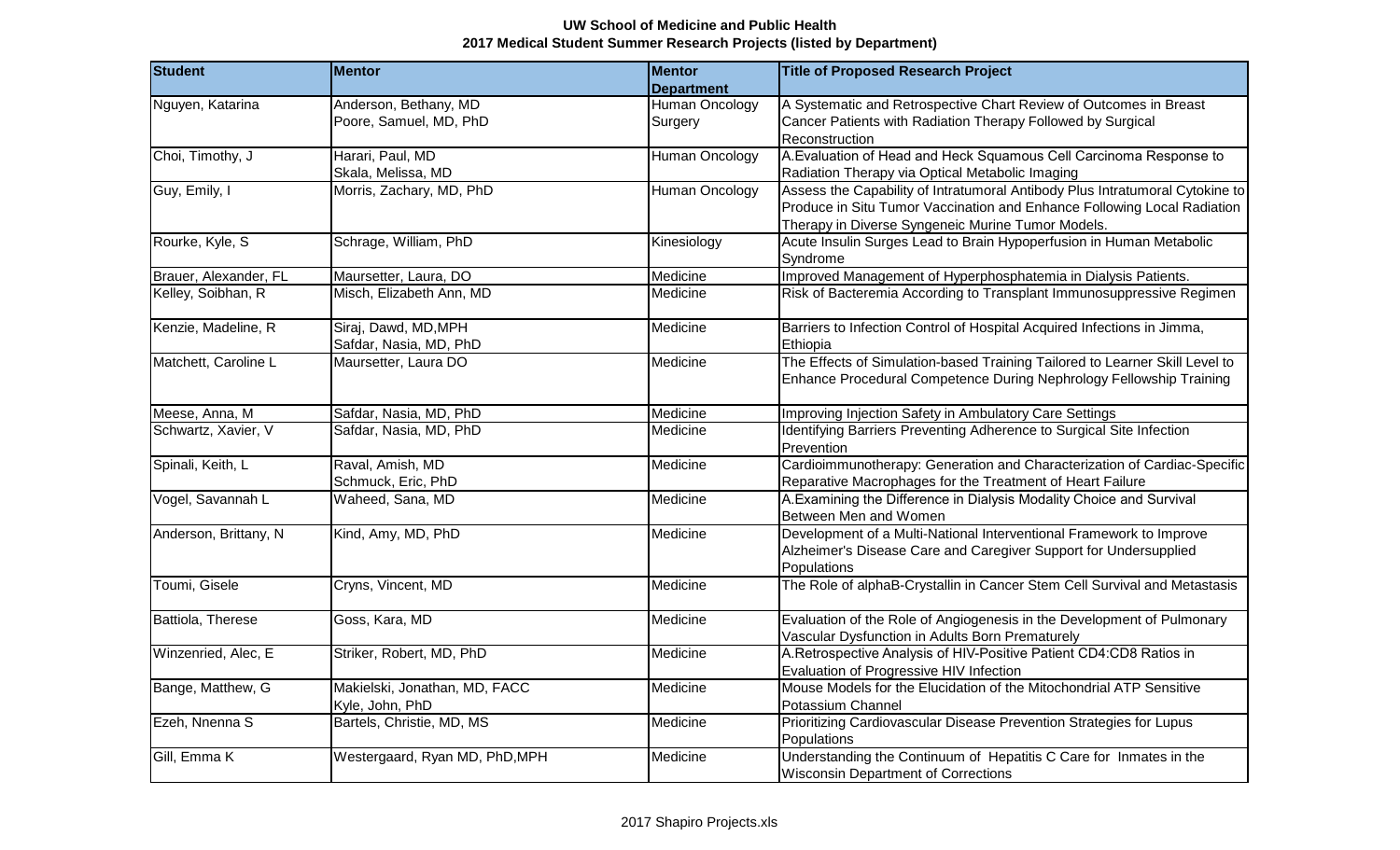| <b>Student</b>           | <b>Mentor</b>                  | <b>Mentor</b>           | <b>Title of Proposed Research Project</b>                                   |
|--------------------------|--------------------------------|-------------------------|-----------------------------------------------------------------------------|
|                          |                                | <b>Department</b>       |                                                                             |
| Haggart, Ryan            | Johnson, Heather, MD, MS, FAHA | Medicine                | Relationship of Tobacco Use Status and Rate of Hypertension Control         |
|                          |                                |                         | Among Adults with Incident Hypertension                                     |
| Hossin, Tamanna          | Crnich, Christopher, MD        | Medicine                | Evaluating Opportunities for Antibiotics De-escalation in Wisconsin Nursing |
|                          |                                |                         | Homes                                                                       |
| Kurudza, Elena, M        | Asimakopoulos, Fotis, MD, PhD  | Medicine                | Matrix-derived Regulators of Anti-tumor Immunity: Translational             |
|                          |                                |                         | Implications                                                                |
| Miller, Devon, D         | Deming, Dustin, MD             | Medicine                | Patient-derived NSCLC Spheroid Cultures for Predicting Therapeutic          |
|                          |                                |                         | Outcomes                                                                    |
| Mirabadi, Nina, H        | Makielski, Jonathan, MD, FACC  | Medicine                | Cardioprotection Due to Ischemic Preconditioning: Does Preconditioning      |
|                          | Kyle, John, PhD                |                         | Lead to Increased SUR2-55A Expression in Wild Type Mice?                    |
|                          |                                |                         |                                                                             |
| Nguyen, Thai, Q          | Shelef, Miriam, MD             | Medicine                | Investigating the Role of PADI4 Single Nucleotide Polymorphisms in          |
|                          |                                |                         | Contributing to Rheumatoid Arthritis                                        |
| Novin, Sherwin, A        | Cryns, Vincent, MD             | Medicine                | Effect of Dietary Restriction of Essential Amino Acids (EAA) on Human       |
|                          |                                |                         | <b>Triple Negative Breast Cancer Cells</b>                                  |
| Peery, Steve, L          | Panzer, Sarah, MD              | Medicine                | Risk of Infection in Patients with Native Glomerular Disease Post Kidney    |
|                          |                                |                         | Transplant                                                                  |
| Prabakaran, Prashanth, J | Raval, Amish, MD               | <b>Medicine Medical</b> | Evaluating the Utility of Co-Registered X-ray Fluoroscopy and 3D-Surface    |
|                          | Speidel, Michael, PhD          | Physics                 | Echo Visualizations for Structural Heart Interventions                      |
| Russek, Natanya, S       | Carlsson, Cynthia, MD, MS      | Medicine                | Impact of Cerebral Blood Flow on Alzheimer's Disease Biomarkers and         |
|                          |                                |                         | Cognitive Change                                                            |
| Tao, Ran                 | Albertini, Mark, MD            | Medicine                | PIG-A Mutant T-cells as a Biomarker of Response to Immune Checkpoint        |
|                          | Zuleger, Cindy, PhD            |                         | Blockade in Metastatic Melanoma                                             |
| Wang, Steven, X          | Kind, Amy, MD, PhD             | Medicine                | Examining Diagnostic Testing, Treatment, and Care Processes for             |
|                          | Pulia, Nicole, PhD/CCC-SLP     |                         | <b>Dementia Patients</b>                                                    |
| Weisnicht, Allison M     | Nett, Jeniel, MD, PhD          | Medicine                | Mechanism of Neutrophil Inhibition by Candida Biofilms                      |
| Nguyen, Huy Tram, N      | Kuo, John, MD, PhD             | Neurological            | The Effects of Tumor Treating Fields and Cabazitaxel in MGMT Expressing     |
|                          | H. Ian Robins, MD, PhD         | Surgery Human           | and Non-expressing Patient Derived Glioblastoma Stem-like Cells             |
|                          |                                | Oncology                |                                                                             |
| Sergev, Orlin, O         | Kuo, John, MD, PhD             | Neurological            | Elucidation of Cancer-targeting Alkylphosphocholine Compound Uptake         |
|                          | Weichert, Jamey, PhD           | Surgery                 | Mechanism in Tumor Cells                                                    |
| Vargas Alvarado, Jose, J | Hanna, Amgad S, MD             | Neurological            | Improving Function After Nerve Injury via Sutures Releasing Growth          |
|                          | Hellenbrand, Daniel, PhD       | Surgery                 | Factors                                                                     |
| Blanchard, Hannah, L     | Landry, Mary, MD               | Obstetrics and          | Contraceptive Choices Among High-Level Female Athletes                      |
|                          | Verrilli, Lauren, MD           | Gynecology              |                                                                             |
| de Venecia, Bryce, T     | Bradfield, Yasmin, MD, FAAP    | Ophthalmology and       | Validation Study for Peek Acuity in Pediatric Screening Programs            |
|                          |                                | <b>Visual Sciences</b>  |                                                                             |
| Vo, Kevin, B             | Young, Terri, MD, MBA          | Ophthalmology and       | Identifying New Genes for Primary Congenital Glaucoma                       |
|                          |                                | <b>Visual Sciences</b>  |                                                                             |
| Gyorfi, Michael, J       | Noonan, Kenneth, MD            | Orthopedics and         | Single Screw Anterior Hemi-Epiphysiodesis for Treatment of Fixed Knee       |
|                          | Wiseley, Benjamin, MD          | Rehabilitation          | <b>Flexion Deformities</b>                                                  |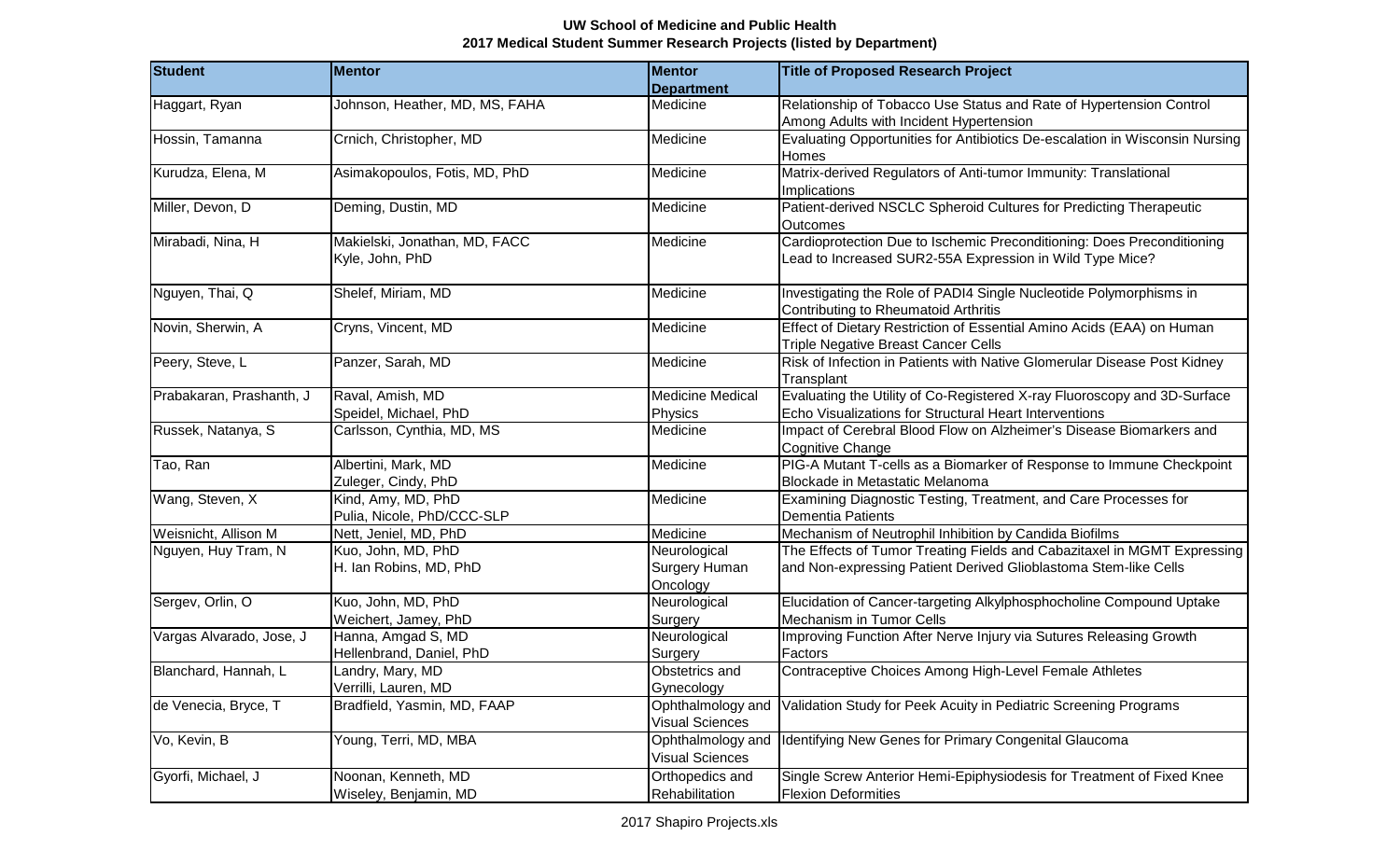| <b>Student</b>                                   | <b>Mentor</b>                 | <b>Mentor</b>            | <b>Title of Proposed Research Project</b>                                      |
|--------------------------------------------------|-------------------------------|--------------------------|--------------------------------------------------------------------------------|
|                                                  |                               | <b>Department</b>        |                                                                                |
| Hanna, Rewais, B                                 | Halanski, Matthew, MD         | Orthopedics and          | Postoperative Complications of Baclofen Pumps in Scoliosis Surgery for         |
|                                                  |                               | Rehabilitation           | <b>Cerebral Palsy Patients</b>                                                 |
| Kopriva, John, M                                 | Noonan, Kenneth, MD           | Orthopedics and          | Compartment Syndrome in Pediatric Monteggia Fractures & Equivalents            |
|                                                  |                               | Rehabilitation           |                                                                                |
| Montero Jaques, Mariana, L Scerpella, Tamara, MD |                               | Orthopedics and          | Predictors of Medium- and Long-Term Functional Outcomes Following ACL          |
|                                                  |                               | Rehabilitation           | Reconstruction                                                                 |
| Pfeuti, Courtney, K                              | Hammer, Erin, MD              | Orthopedics and          | Driving After Concussion: Association Between Concussion Symptoms              |
|                                                  | Brooks, Alison, MD, MPH       | Rehabilitation           | Severity, Neurocognitive Tests, and a Computer-based Risk Awareness<br>Program |
| Tao, Michael, Z                                  | Anderson, Paul, MD            | Orthopedics and          | A Systematic and Retrospective Chart Review of Patient Outcomes in             |
|                                                  |                               | Rehabilitation           | Patients with Vertebral Osteomyelitis                                          |
| Macias, Rodolfo                                  | Halanski, Matthew, MD         | Orthopedics and          | Comparing 1-Surgeon vs 2-Surgeon Results of Posterior Spine Fusion in          |
|                                                  |                               | Rehabilitation           | Patients with Neuromuscular Scoliosis                                          |
| Gallenberger, Mikayla, A                         | McGuine, Tim, PhD             | Orthopedics and          | The Effectiveness of Soccer Headgear to Reduce the Incidence of Sport          |
|                                                  |                               | Rehabilitation           | <b>Related Concussion in Adolescents</b>                                       |
| Niewold, Nikki K                                 | Brooks, Alison, MD, MPH       | Orthopedics and          | The Incidence and Management of Sport Concussions in High School               |
|                                                  | McGuine, Tim, PhD             | Rehabilitation           | Athletes                                                                       |
| Sato, Eleanor, H.                                | Illgen, Richard, MD           | Orthopedics and          | Systematic Analysis of Long-term Outcomes in Biomet Metal-on-metal             |
|                                                  |                               | Rehabilitation           | Compared to Metal-on-polyethylene Total Hip Arthroplasty                       |
| Zarling, Lucas, C                                | Li, Wan-Ju, MD                | Orthopedics and          | Toward Mimicking the Stem Cell Niche of Bone Marrow-derived                    |
|                                                  |                               | Rehabilitation           | <b>Mesenchymal Stem Cells</b>                                                  |
| Anderson, Aaron R                                | Mezu-Ndubuisi, Olachi, MD, OD | Pediatrics               | Investigating the Use of Education on Diet and Medical Co-morbidities to       |
|                                                  |                               |                          | Reduce Cataract Surgery Screening Failure in a Rural Community in Imo          |
|                                                  |                               |                          | State, Nigeria                                                                 |
| Khan, Camila M                                   | Webber, Sarah, MD             | Pediatrics               | Community Health Worker Led Postpartum Support Group for Latino                |
|                                                  |                               |                          | Mothers and Infants                                                            |
| Nackers, Allison, E.                             | Coller, Ryan, MD, MPH         | Pediatrics               | Evaluation of Preventable Hospitalizations in Children with Medical            |
|                                                  | Ehlenbach, Mary, MD           |                          | Complexity                                                                     |
| O'Donnell, Patrick                               | Shadman, Kristin, MD          | Pediatrics               | Characterizing Feeding Practices for Pediatric Patients on High Flow Nasal     |
|                                                  |                               |                          | Cannula (HFNC)                                                                 |
| Rudin, Shoshana L                                | Rehm, Jennifer, MD            | Pediatrics               | Effects of Diet and Inflammation on Disordered Iron Metabolism on Obese        |
|                                                  | Kling, Pamela, MD             |                          | Adolescents                                                                    |
| Friedl, Christina, L                             | Mezu-Ndubuisi, Olachi, MD, OD | Pediatrics               | Use of E-learning Applications to Improve Quality of Life in Patients with     |
|                                                  |                               |                          | Cataracts in Imo State, Nigeria                                                |
| Lash, Collin, T                                  | Conway, James, MD             | Pediatrics               | Evaluating the Intergenerational Effects of Maternal Stressful Life Events on  |
|                                                  | Koning, Stephanie             |                          | Child Development in Chang Mai Province, Thailand                              |
| Scott, Kaylee B                                  | Conway, James, MD             | Pediatrics               | Assessing the Relationship Between Human Rights Violations and Maternal        |
|                                                  | Koning, Stephanie             | <b>Population Health</b> | Health Outcomes in Village Women of Chiang Mai Province, Thailand              |
|                                                  |                               | <b>Sciences</b>          |                                                                                |
| Zywicki, Micaela, E                              | Kling, Pamela, MD             | Pediatrics               | Improving Diagnosis and Treatment of Iron-Deficiency Anemia in Infants         |
|                                                  |                               |                          | and Toddlers                                                                   |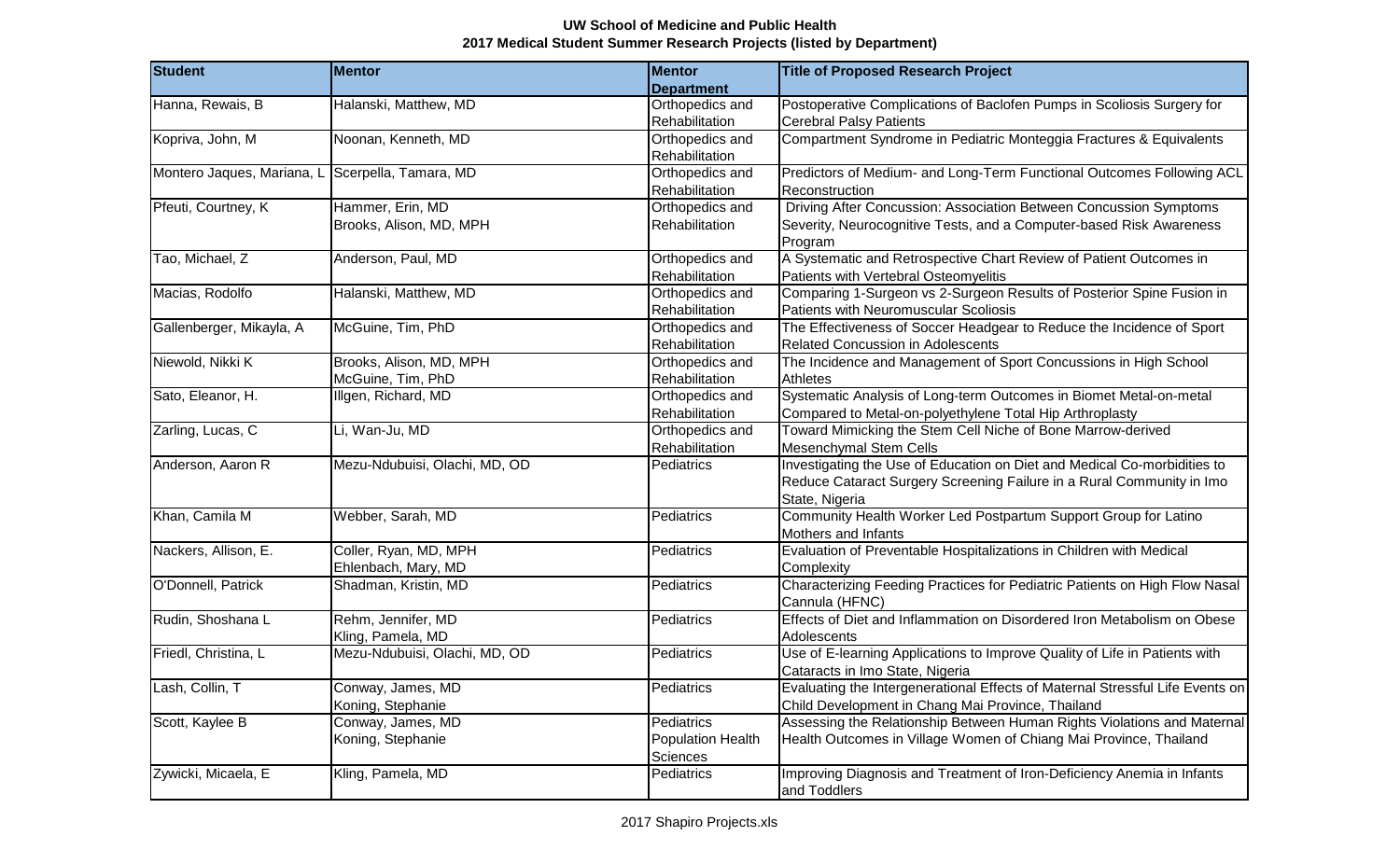| <b>Student</b>        | Mentor                                 | Mentor                   | <b>Title of Proposed Research Project</b>                                       |
|-----------------------|----------------------------------------|--------------------------|---------------------------------------------------------------------------------|
|                       |                                        | <b>Department</b>        |                                                                                 |
| Stone, Ari M          | Sondel, Paul, MD, PhD                  | Pediatrics/Human         | Effect of Innate and Adaptive Immunotherapies on Myeloid-Derived                |
|                       | Rakhmilevich, Alexander, MD, PhD       | Oncology                 | Suppressor Cell Populations in a Mouse Pancreatic Adenocarcinoma Model          |
| Curtis, Erin, EM      | Mohamoud, Yousra, MS                   | <b>Population Health</b> | Health Professionals' Attitudes and Barriers Around the Implementation of       |
|                       | Ehrenthal, Deborah, MD, MPH            | <b>Sciences</b>          | Evidence-based Preconception Care                                               |
| Guan, Wen             | Pillai, Parvathy, MD, MPH              | <b>Population Health</b> | Assessing Nutrition and Physical Activity Promotion in the State of             |
|                       | Johnson, Melanie, MA                   | Sciences DHS             | Wisconsin                                                                       |
| Kotecki, Jack, A      | Kindig, David, MD, PhD                 | <b>Population Health</b> | Youth Adrift: Residential Segregation and Disconnected Youth in Large           |
|                       | Gennuso, Keith, PhD                    | <b>Sciences</b>          | <b>Metropolitan Areas</b>                                                       |
| McAsey, Andrew, R     | Jones, Kristina, MPH, CHES             | Population Health        | Demographic Characterization and Health Needs Assessment of MEDiC               |
|                       | Pillai, Parvathy, MD, MPH              | <b>Sciences</b>          | Southside Clinic Patient Population                                             |
| Nagarajan, Adithy, S  | Pillai, Parvathy, MD, MPH              | <b>Population Health</b> | An Environmental Scan of Suicide Reduction Initiatives in Wisconsin             |
|                       | Johnson, Melanie, MA                   | <b>Sciences</b>          |                                                                                 |
| Quiggle, Gabrielle M. | Ehrenthal, Deborah, MD, MPH            | <b>Population Health</b> | Investigating Drivers of Disparities in Perinatal Outcomes in Wisconsin         |
|                       |                                        | <b>Sciences</b>          |                                                                                 |
| Taboada, Mireya, P    | Ehrenthal, Deborah, MD, MPH            | <b>Population Health</b> | Health Professionals' Attitudes and Barriers Around the Implementation of       |
|                       |                                        | <b>Sciences</b>          | Evidence-based Preconception Care                                               |
| Krabbenhoft, Sam      | Remington, Patrick, MD, MPH            | Population Health        | Knowledge & Beliefs About the U.S. Health Care System, Measured Across          |
|                       |                                        | <b>Sciences</b>          | Levels of Medical Training and Education                                        |
| Benoy, Ryan, A        | Herringa, Ryan, MD, PhD                | Psychiatry               | Analysis of Emotion Recognition and Eye Tracking in Youth with Post             |
|                       |                                        |                          | <b>Traumatic Stress Disorder</b>                                                |
| Elissa, Matthew, S    | Lubner, Meghan G, MD                   | Radiology                | Evaluation of 18-gauge Image-guided Biopsies for Peripheral Lung Nodules        |
|                       | Pickhardt, Perry, MD                   |                          |                                                                                 |
| Harari, Colin, M      | Brace, Chris, Ph.D.                    | Radiology                | Combination Therapies: Quantifying the Effects of Transarterial                 |
|                       | Laeseke, Paul, MD, PhD                 |                          | <b>Embolization on Microwave Ablation Zones</b>                                 |
| Kasim, Jesse, A       | Field, Aaron, MD, PhD                  | Radiology                | MRI Quantification of Feline Demyelination                                      |
| Valk, Ryan, D         | Roldán-Alzate, Alejandro, MD           | Radiology                | Patient-Specific In Vitro Models for Hemodynamic Analysis of Congenital         |
|                       |                                        |                          | Heart Disease - Additive Manufacturing Approach                                 |
| Blumenfeld, Allison A | Liepert, Amy, MD                       | Surgery                  | Mastery Learning for Sterile Technique During an Intern Preparatory             |
|                       |                                        |                          | Curriculum                                                                      |
| Brummeyer, Brandon, T | Scarborough, John, MD                  | Surgery                  | Effect of Insurance Status and Race on Treatment Decisions and                  |
|                       | Agarwal, Suresh, MD, FACS, FCCM, FCCP  |                          | Outcomes of Patients with Penetrating Torso Wounds                              |
| Carbullido, Mary, K   | Mount, Delora, MD                      | Surgery                  | An Assessment of Surgical Disparities in Cleft Lip and Palate Patients in       |
|                       | Wei, Thi Ha Myint, MD                  |                          | Myanmar                                                                         |
| Chen, Alan            | Scarborough, John, MD                  | Surgery                  | Race and Socioeconomic Status as Predictors of Trauma Patient Transfers         |
|                       | Agarwal, Suresh, MD, FACS, FCCM, FCCP  |                          |                                                                                 |
| Gunderson, Kirsten A  | Jung, Hee Soo, MD Sullivan, Sarah, PhD | Surgery                  | Examining the Impact of Electronic Educational Tools on Feedback in             |
|                       |                                        |                          | <b>Surgical Education</b>                                                       |
| Jascor, Sasha, M      | O'Rourke, Ann, MD, MPH                 | Surgery                  | Evaluation of Fourth Year Medical Student Retention of Online Modules           |
|                       | Sullivan, Sarah, PhD                   |                          | from the Acting Internship and the Utility of Checklists in Clinical Simulation |
|                       |                                        |                          |                                                                                 |